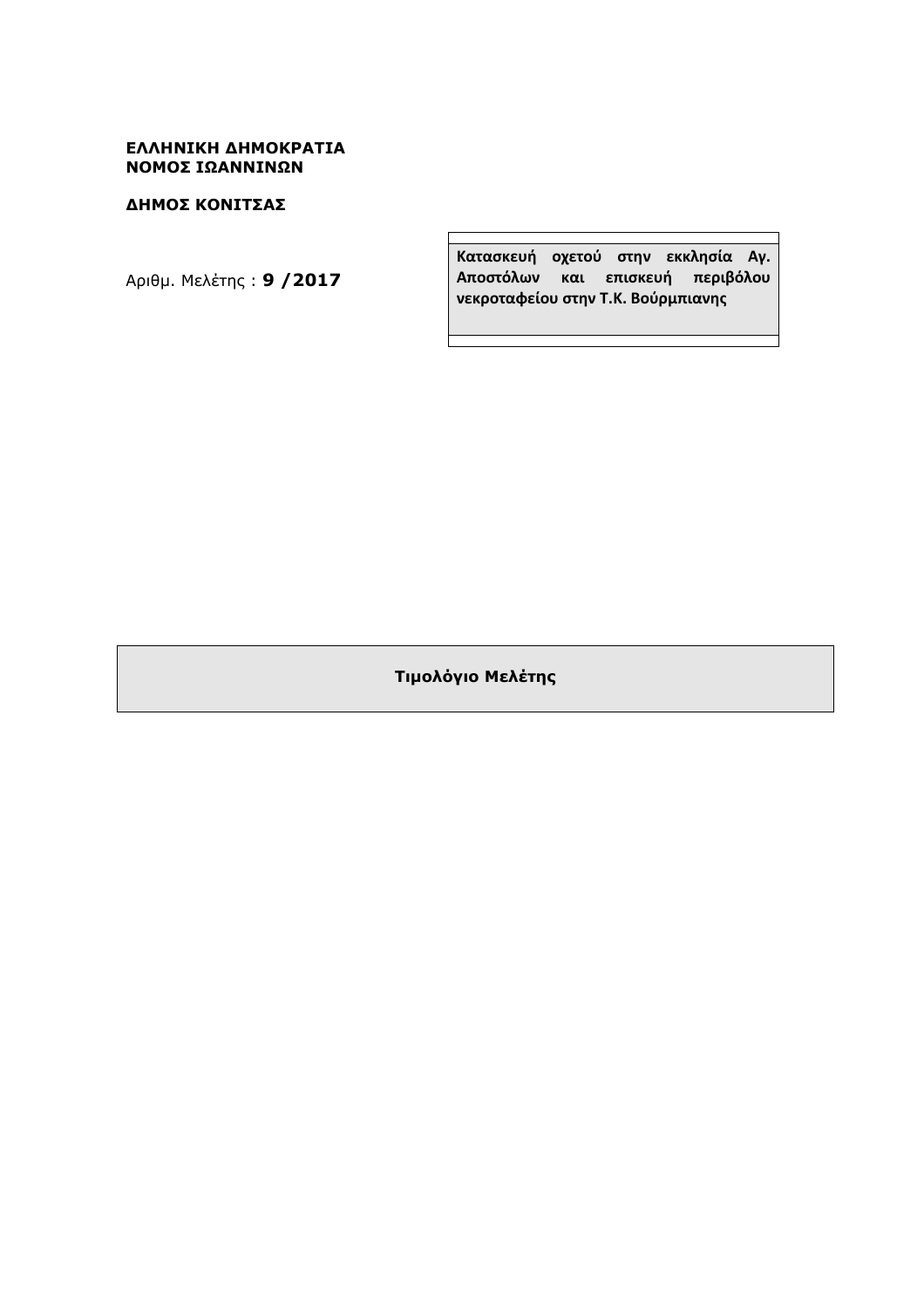### Δήμος: ΚΟΝΙΤΣΑΣ

### Εργο: Κατασκευή οχετού στην εκκλησία Αγ. Αποστόλων και επισκευή περιβόλου νεκροταφείου στην Τ.Κ. Βούρμπιανης

### ΤΙΜΟΛΟΓΙΟ ΜΕΛΕΤΗΣ

Τιμαριθμική 2012Γ

# 1 FENIKOI OPOI

1.1 Αντικείμενο του παρόντος Τιμολογίου είναι ο καθορισμός των τιμών μονάδος με τις οποίες θα εκτελεσθεί το έργο, όπως προδιαγράφεται στα λοιπά τεύχη δημοπράτησης που ορίζονται στη διακήρυξη.

1.2 Στις τιμές μονάδος του παρόντος Τιμολογίου, που αναφέρονται σε μονάδες περαιωμένης εργασίας και ισχύουν ενιαία για όλες τις εργασίες που θα εκτελεσθούν στην περιοχή του υπόψη έργου, ανεξάρτητα από την θέση αυτών περιλαμβάνονται:

1.2.1 Όλες οι απαιτούμενες δαπάνες για την πλήρη και έντεχνη εκτέλεση των εργασιών του έργου, σύμφωνα με τους όρους του παρόντος, των τευχών και σχεδίων της μελέτης και των υπολοίπων τευχών Δημοπράτησης του έργου.

1.2.2 "Κάθε δαπάνη" γενικά, έστω και αν δεν κατονομάζεται ρητά αλλά είναι απαραίτητη για την πλήρη και έντεχνη εκτέλεση της μονάδας κάθε εργασίας. Καμία αξίωση ή διαμφισβήτηση δεν μπορεί να θεμελιωθεί που να έχει σχέση με το είδος και την απόδοση των μηχανημάτων, την ειδικότητα και τον αριθμό του εργατοτεχνικού προσωπικού, όπως και την δυνατότητα χρησιμοποίησης ή όχι μηχανικών μέσων.

1.3 Σύμφωνα με τα παραπάνω, ενδεικτικά και όχι περιοριστικά, μνημονεύονται (για απλή διευκρίνιση του όρου "κάθε δαπάνη") οι παρακάτω δαπάνες που περιλαμβάνονται στο περιεχόμενο των τιμών του παρόντος Τιμολογίου.

1.3.1 Οι δαπάνες των κάθε είδους επιβαρύνσεων στα υλικά από φόρους, δασμούς, ειδικούς φόρους κ.λπ. [πλην Φόρου Προστιθέμενης Αξίας (Φ.Π.Α.)]

Ρητά καθορίζεται ότι στις τιμές μονάδας περιλαμβάνονται οι δασμοί και λοιποί φόροι, κρατήσεις, τέλη εισφοράς και δικαιώματα για προμήθειες εξοπλισμού και εφοδίων γενικά του έργου. Κατά συνέπεια και σύμφωνα με τις διατάξεις της Τελωνειακής Νομοθεσίας δεν παρέχεται ουσιαστικά στην Υπηρεσία, που θα εποπτεύσει την εκτέλεση του έργου, ή σε άλλη Υπηρεσία, η δυνατότητα να εγκρίνει χορήγηση οποιασδήποτε βεβαίωσης για την παροχή οποιασδήποτε ατέλειας ή απαλλαγής από τους δασμούς και τους υπόλοιπους φόρους, εισφορές και δικαιώματα στα υλικά και είδη εξοπλισμού του έργου, ούτε στους ενδιαφερόμενους δικαίωμα να ζητήσουν χορήγηση τέτοιας ατέλειας ή απαλλαγής έμμεσα ή άμεσα. Ο Ανάδοχος δεν απαλλάσσεται από τα τέλη διοδίων των κάθε είδους μεταφορικών μέσων.

1.3.2 Οι δαπάνες προμηθείας των πάσης φύσεως, ενσωματουμένων και μη, κυρίων και βοηθητικών υλικών, μεταφοράς τους στις θέσεις εκτέλεσης των εργασιών, αποθήκευσης, φύλαξης, επεξεργασίας τους (αν<br>απαιτείται) και προσέγγισής τους, με τις απαιτούμενες φορτοεκφορτώσεις, τις ασφαλίσεις των μεταφορών, τις σταλίες των μεταφορικών μέσων και τις απαιτούμενες πλάγιες μεταφορές, εκτός των ειδικών περιπτώσεων, που η μεταφορά πληρώνεται ιδιαιτέρως με αντίστοιχα άρθρα του Τιμολογίου.

Ομοίως οι δαπάνες για την φορτοεκφόρτωση και μεταφορά (με την σταλία μεταφορικών μέσων) των πλεοναζόντων ή/και ακατάλληλων προϊόντων εκσκαφών και λοιπών υλικών, σε κατάλληλους χώρους απόρριψης, λαμβανομένων υπόψη των ισχυόντων Περιβαλλοντικών Όρων, σύμφωνα με την Ε.Σ.Υ. και τους λοιπούς όρους δημοπράτησης.

1.3.3 Οι δαπάνες μισθών, ημερομισθίων, υπερωριών, υπερερνασιών, ασφαλιστικών εισφορών (στο Ι.Κ.Α., σε ασφαλιστικές εταιρείες, ή σε άλλους ημεδαπούς ή/και αλλοδαπούς ασφαλιστικούς οργανισμούς κλπ.), δώρων εορτών, επιδομάτων που καθορίζονται από τις ισχύουσες εκάστοτε Συλλονικές Συμβάσεις Εργασίας (αδείας, οικονενειακού, θέσεως, ανθυνιεινής ερνασίας, εξαιρεσίμων αργιών κλπ), νυκτερινής απασχόλησης (πλην των έρνων που η εκτέλεσή τους προβλέπεται κατά τις νυκτερινές ώρες και τιμολονούνται ιδιαιτέρως) κλπ. του πάσης φύσεως προσωπικού (επιστημονικού, εργατοτεχνικού όλων των ειδικοτήτων, υπαλλήλων εργοταξιακών γραφείων, οδηγών και χειριστών οχημάτων και μηχανημάτων, τεχνιτών συνεργείων κλπ.) ημεδαπού ή αλλοδαπού που απασχολείται για την κατασκευή του έργου, επί τόπου ή οπουδήποτε αλλού.

1.3.4 Οι δαπάνες εξασφάλισης εργοταξιακών χώρων, διαρρύθμισης αυτών, ανέγερσης γραφείων, εργαστηρίων και λοιπών εγκαταστάσεων του Αναδόχου, εξασφάλισης ύδρευσης, ηλεκτρικού ρεύματος, τηλεφωνικής σύνδεσης και αποχέτευσης των εργοταξιακών εγκαταστάσεων, καθώς και λοιπών απαιτουμένων ευκολιών, σύμφωνα με τους όρους δημοπράτησης.

1.3.5 Οι δαπάνες λειτουργίας όλων των εργοταξιακών εγκαταστάσεων και ευκολιών και απομάκρυνσής τους μετά την περαίωση του έργου, καθώς και οι δαπάνες αποκατάστασης των χώρων κατά τρόπο αποδεκτό από την Υπηρεσία και σύμφωνα με τους εγκεκριμένους Περιβαλλοντικούς Ορους.

1.3.6 Οι κάθε είδους δαπάνες για την εγκατάσταση, εξοπλισμό και λειτουργία εργοταξιακού εργαστηρίου, εάν προβλέπεται, την λήψη και μεταφορά των δοκιμίων και την εκτέλεση ελέγχων και δοκιμών, είτε στο εργοταξιακό εργαστήριο ή σε κρατικό ή σε ιδιωτικό της εγκρίσεως της Υπηρεσίας, σύμφωνα με τους όρους δημοπράτησης.

δαπάνες εγκατάστασης και λειτουργίας μονάδων παραγωγής σκυροδέματος, 137  $\Omega$ προκατασκευασμένων στοιχείων (όταν προβλέπονται προς ενσωμάτωση στο έργο) στον εργοταξιακό χώρο ή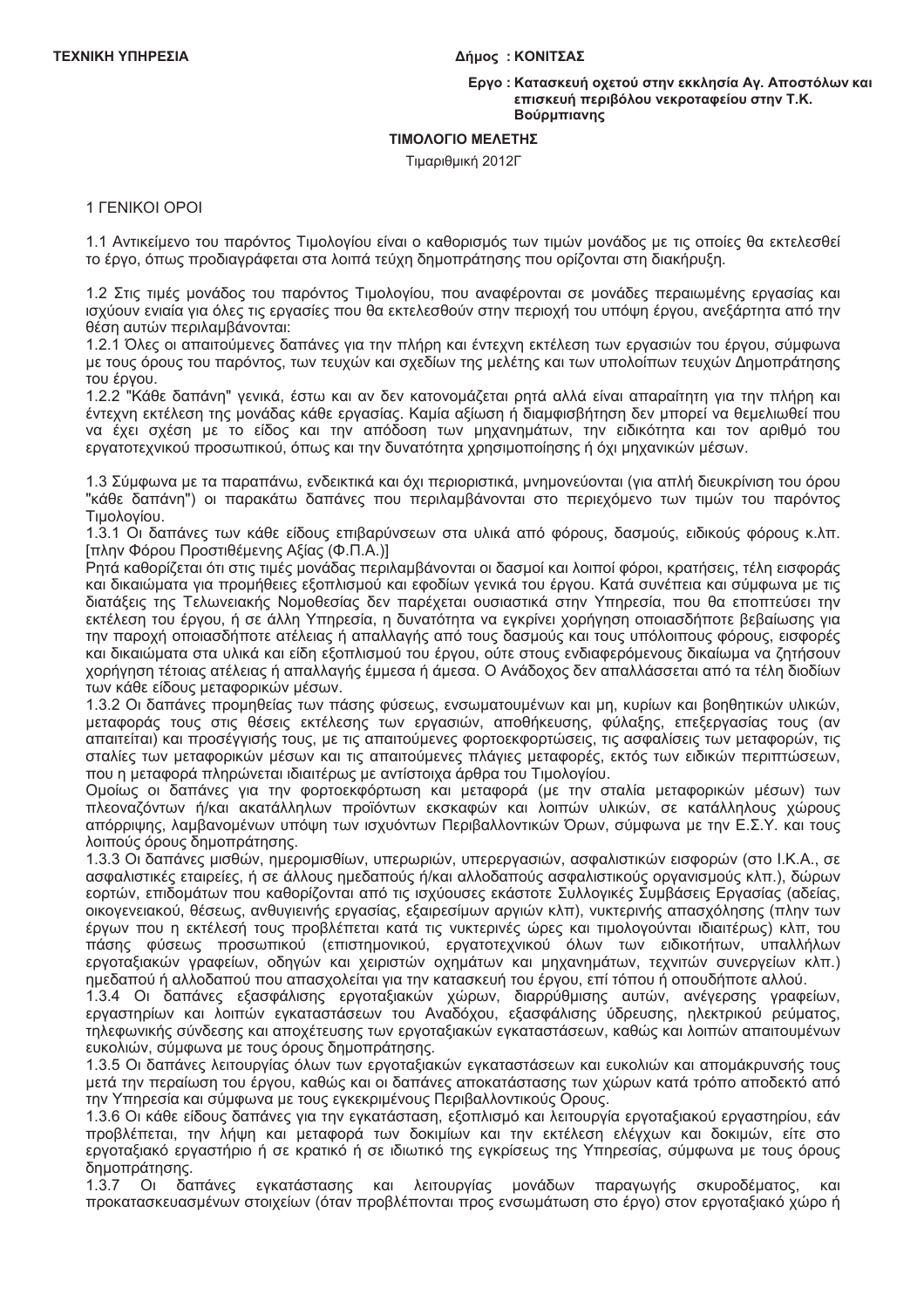εκτός αυτού.

Στις δαπάνες αυτές περιλαμβάνονται: η εξασφάλιση του απαιτουμένου χώρου, η κατασκευή των υποδομών, κτιριακών και λοιπών έργων των μονάδων, η εγκατάσταση του απαιτουμένου κατά περίπτωση εξοπλισμού, οι λειτουργικές δαπάνες πάσης φύσεως, οι φορτοεκφορτώσεις και μεταφορές των πρώτων υλών στην μονάδα και των παραγομένων προϊόντων μέχρι τις θέσεις ενσωμάτωσής τους στο Εργο, καθώς και η αποσυναρμολόγηση των εγκαταστάσεων μετά το πέρας των εργασιών, η καθαίρεση των υποδομών τους (βάσεις, τοιχία κλπ κατασκευές από σκυρόδεμα ή οποιοδήποτε άλλο υλικό) και αποκατάστασης του χώρου σε βαθμό αποδεκτό από την Υπηρεσία και σύμφωνα με τους ισχύοντες Περιβαλλοντικούς όρους.

Οι ως άνω όροι για την αποξήλωση των μονάδων και αποκατάσταση των χώρων έχουν εφαρμογή στις ακόλουθες περιπτώσεις:

(α) Όταν η εγκατάσταση των μονάδων έχει γίνει σε χώρο που έχει παραχωρηθεί από το Δημόσιο

(β) Όταν οι μονάδες έχουν ανεγερθεί μεν σε χώρους που έχει εξασφαλίσει ο Ανάδοχος, αλλά έχει δοθεί προσωρινή άδεια εγκατάστασης-λειτουργίας για τις ανάγκες του συγκεκριμένου έργου.

1.3.8 Τα πάσης φύσεως ασφάλιστρα για το προσωπικό του Έργου, τις μεταφορές, τα μεταφορικά μέσα, τα μηχανήματα έργων και τις εγκαταστάσεις, καθώς και τις λοιπές ασφαλιστικές καλύψεις όπως καθορίζονται στην Ειδική Συγγραφή Υποχρεώσεων του Έργου.

1.3.9 Οι δαπάνες των μέτρων προστασίας των όμορων κατασκευών των χώρων εκτέλεσης των εργασιών, της πρόληψης ατυχημάτων εργαζομένων ή τρίτων, της αποφυγής βλαβών σε κινητά ή ακίνητα πράγματα τρίτων, της αποφυγής ρύπανσης ρεμάτων, ποταμών, ακτών κλπ, καθώς και οι δαπάνες των μέτρων προστασίας των έργων σε κάθε φάση της κατασκευής τους ανεξαρτήτως της εποχής του έτους (εκσκαφές, θεμελιώσεις, ικριώματα, σκυροδετήσεις κλπ) και μέχρι την οριστική παραλαβή τους.

1.3.10 Οι δαπάνες διεξαγωγής των ελέγχων ποιότητος και οι δαπάνες κατασκευής των πάσης φύσεως "δοκιμαστικών τμημάτων" που προβλέπονται στην Τ.Σ.Υ. και τους λοιπούς όρους δημοπράτησης (μετρήσεις, εργαστηριακοί έλεγχοι και δοκιμές, αξία υλικών, χρήση μηχανημάτων, εργασία κλπ.)

1.3.11 Οι δαπάνες διάθεσης, προσκόμισης και λειτουργίας του κυρίου και βοηθητικού μηχανικού εξοπλισμού και μέσων (π.χ. ικριωμάτων, εργαλείων) που απαιτούνται για την κατασκευή του έργου στο πλαίσιο του εγκεκριμένου χρονοδιαγράμματος, στις οποίες περιλαμβάνονται τα μισθώματα, η μεταφορά επί τόπου, η συναρμολόγηση (όταν απαιτείται), η αποθήκευση, η φύλαξη, η ασφάλιση, οι αποδοχές οδηγών, χειριστών, βοηθών και τεχνιτών, τα καύσιμα, τα λιπαντικά και λοιπά αναλώσιμα, τα ανταλλακτικά, οι επισκευές, οι μετακινήσεις στον χώρο του έργου, οι ημεραργίες για οποιαδήποτε αιτία, οι πάσης φύσεως σταλίες και καθυστερήσεις (που δεν οφείλονται σε υπαιτιότητα του Κυρίου του Έργου), η αποσυναρμολόγησή τους (εάν απαιτείται) και η απομάκρυνσή τους από το Έργο.

Περιλαμβάνονται επίσης οι πάσης φύσεως δαπάνες του εφεδρικού εξοπλισμού που διατηρείται σε ετοιμότητα για την αντιμετώπιση βλαβών ή για οποιαδήποτε άλλη αιτία.

1.3.12 Οι δαπάνες εξασφάλισης αναγκαίων χώρων για την εναπόθεση των εργαλείων, μηχανημάτων κ.λπ.

1.3.13 Οι επιβαρύνσεις από καθυστερήσεις, μειωμένη απόδοση και μετακινήσεις μηχανημάτων και προσωπικού που οφείλονται:

(α) σε εμπόδια στο χώρο εκτέλεσης των εργασιών (αρχαιολογικά ευρήματα, δίκτυα

(β) στις τυχόν ιδιαίτερες απαιτήσεις αντιμετώπισης των εμποδίων από τους αρμόδιους για αυτά φορείς (ΥΠ.ΠΟ, Δ.Ε.Η, ΔΕΥΑχ κλπ.),

(γ) στην ενδεχόμενη εκτέλεση των εργασιών κατά φάσεις λόγω των ως άνω εμποδίων,

(δ) στην διενέργεια των απαιτουμένων μετρήσεων, ελέγχων και ερευνών (τοπογραφικών, εργαστηριακών, γεωτεχνικών κ.α.), καθώς και στις λοιπές υποχρεώσεις του Αναδόχου που προβλέπονται στα τεύχη δημοπράτησης, είτε τα ως άνω αποζημιώνονται ιδιαίτερα είτε είναι ανηγμένα στο ποσοστό Γ.Ε.& Ο.Ε. ή σε άλλα άρθρα του παρόντος Τιμολογίου

(ε) σε προσωρινές ή μόνιμες κυκλοφοριακές ρυθμίσεις στην ευρύτερη περιοχή του έργου για οποιαδήποτε αιτία (π.χ. εορτές, εργασίες συντήρησης οδικού δικτύου και υποδομών, βλάβες σε άλλα έργα, εκτέλεση άλλων έργων κλπ.).

1.3.14 Οι δαπάνες των τοπογραφικών εργασιών (αποτυπώσεων, πασσαλώσεων, αναπασσαλώσεων, πύκνωσης τριγωνομετρικού και πολυγωνομετρικού δικτύου, εγκατάστασης χωροσταθμικών αφετηριών κλπ) που απαιτούνται για την χάραξη των επιμέρους στοιχείων του έργου, οι δαπάνες σύνταξης μελετών εφαρμογής (όταν απαιτείται για την προσαρμογή των στοιχείων της οριστικής μελέτης στο ακριβές ανάγλυφο του εδάφους ή υφιστάμενες κατασκευές), κατασκευαστικών σχεδίων και σχεδίων λεπτομερειών.

Επίσης οι δαπάνες ανίχνευσης και εντοπισμού εμποδίων στον χώρο εκτέλεσης του έργου και εκπόνησης μελετών αντιμετώπισης αυτών (λ.χ. υπάρχοντα θεμέλια, υψηλός ορίζοντας υπογείων υδάτων, δίκτυα Οργανισμών Κοινής Ωφελείας [ΟΚΩ]), καθώς οι δαπάνες σύνταξης του Προγράμματος Ποιότητος του Έργου (ΠΠΕ), του Σχεδίου Ασφάλειας και Υγείας, του Φακέλου Ασφάλειας και Υγείας του Έργου (ΣΑΥ-ΦΑΥ).

1.3.15 Οι δαπάνες αποτύπωσης τεχνικών έργων και λοιπών εγκαταστάσεων που απαντώνται στο χώρο του έργου, οι δαπάνες επαλήθευσης των στοιχείων εδάφους με τοπογραφικές μεθόδους καθώς και οι δαπάνες λήψης επιμετρητικών στοιχείων κατ' αντιπαράσταση με εκπρόσωπο της Υπηρεσίας και σύνταξης των πάσης φύσεως επιμετρητικών σχεδίων, πινάκων και υπολογισμών που θα υποβληθούν στην Υπηρεσία προς έλεγχο. 1.3.16 Η δαπάνη σύνταξης των αναπτυγμάτων και πινάκων οπλισμού σκυροδεμάτων (όταν αυτοί δεν

περιλαμβάνονται στη μελέτη, καθώς και η δαπάνη σύνταξης κατασκευαστικών σχεδίων με την ένδειξη "όπως κατασκευάσθηκε".

1.3.17 Οι δαπάνες των αντλήσεων (εκτός από την περίπτωση που δεν υπάρχει δυνατότητα παροχέτευσης προς φυσικό ή τεχνητό αποδέκτη υδάτων) καθώς και των προσωρινών διευθετήσεων για την αντιμετώπιση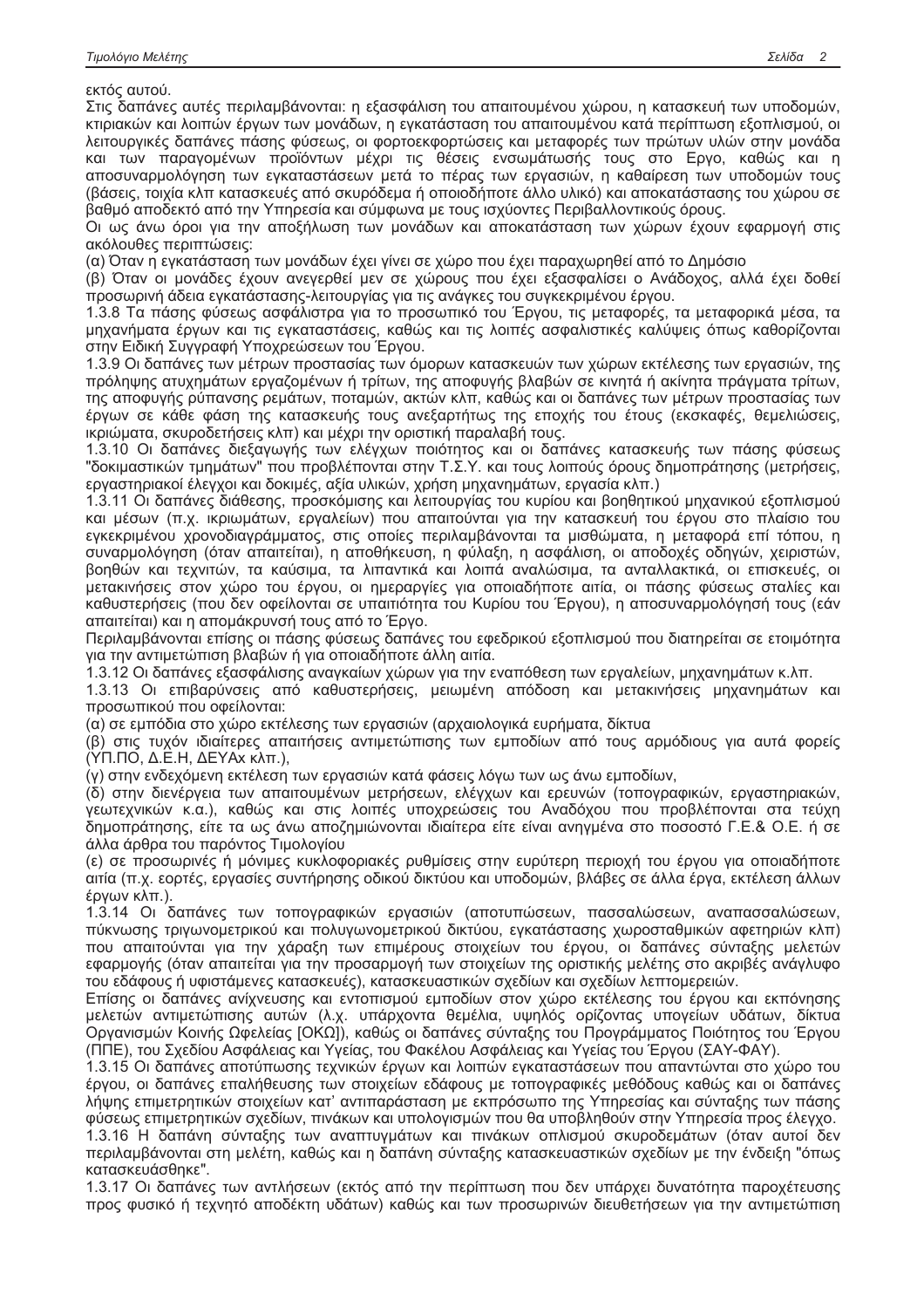των επιφανειακών, υπογείων και πηγαίων νερών ώστε να προστατεύονται τόσο τα κατασκευαζόμενα όσο και τα υπάρχοντα έργα και το περιβάλλον γενικότερα, εκτός αν προβλέπεται διαφορετικά στα τεύχη δημοπράτησης.

1.3.18 Οι δαπάνες διατήρησης, κατά την περίοδο εκτέλεσης των εργασιών, του χώρου του έργου καθαρού και απαλλαγμένου από ξένα προς το έργο αντικείμενα, προϊόντα εκσκαφών κλπ., καθώς και οι δαπάνες για την απόδοση, μετά το τέλος των εργασιών του χώρου καθαρού και ελεύθερου από οποιεσδήποτε προσωρινές κατασκευές και όπως στους εγκεκριμένους περιβαλλοντικούς όρους ορίζεται.

1.3.19 Οι δαπάνες που απορρέουν από δικαιώματα κατοχυρωμένων μεθόδων και ευρεσιτεχνιών που εφαρμόζονται κατά οποιονδήποτε τρόπο για την έντεχνη εκτέλεση των εργασιών.

1.3.20 Οι δαπάνες διαμόρφωσης προσβάσεων, προσπελάσεων και δαπέδων εργασίας στα διάφορα τμήματα του έργου, και γενικά κάθε βοηθητικής κατασκευής που θα απαιτηθεί σε οποιοδήποτε στάδιο των εργασιών, όταν δεν προβλέπεται ιδιαίτερη επιμέτρηση αυτών στα συμβατικά τεύχη, καθώς και οι δαπάνες αποξήλωσης των προσωρινών κατασκευών και περιβαλλοντικής αποκατάστασης των χώρων (προσβάσεων, προσπελάσεων, δαπέδων εργασίας κ.λ.π.) εκτός εάν υπάρχει έγγραφη αποδοχή της Υπηρεσίας για την διατήρησή τους.

1.3.21 Οι δαπάνες πρόληψης και αποκατάστασης κάθε είδους ζημιάς καθώς και οι αποζημιώσεις για κάθε είδους βλάβη ή μη συνήθη φθορά επί υφισταμένων κατασκευών κατά την εκτέλεση των εργασιών ή την διακίνηση βαρέως εξοπλισμού του Αναδόχου (π.χ. μεταφορικών μέσων μεγάλης χωρητικότητας, ερπυστριοφόρων μηχανημάτων κλπ) που οφείλονται σε μη τήρηση των συμβατικών όρων, των υποδείξεων της Υπηρεσίας, των ισχυουσών διατάξεων και γενικότερα σε υπαιτιότητα του Αναδόχου.

1.3.22 Οι δαπάνες διάθεσης γραφείων και λοιπών ευκολιών στην Επιβλέπουσα Υπηρεσία, σύμφωνα με όσα αναφέρονται στην Ε.Σ.Υ και στους λοιπούς όρους δημοπράτησης.

1.3.23 Οι δαπάνες των ειδικών μελετών, που προβλέπεται στα τεύχη δημοπράτησης να εκπονηθούν από τον Ανάδοχο χωρίς ιδιαίτερη αμοιβή, όπως μελέτες σύνθεσης σκυροδεμάτων, μελέτες ικριωμάτων κλπ.

1.3.24 Οι δαπάνες έκδοσης των απαιτουμένων αδειών εκτέλεσης εργασιών από τις αρμόδιες Αρχές, την Πολεοδομία και τους Οργανισμούς Κοινής Ωφελείας, εκτός αν προβλέπεται ιδιαίτερη πληρωμή προς τούτο στα τεύχη δημοπράτησης.

1.3.25 Οι δαπάνες λήψης μέτρων για την προστασία του περιβάλλοντος, από την εγκατάσταση του Αναδόχου στο Έργο μέχρι και την παραλαβή του Έργου, όπως αυτά καθορίζονται στις σχετικές μελέτες και στους περιβαλλοντικούς όρους, εκτός αν προβλέπεται ιδιαίτερη πληρωμή προς τούτο στα τεύχη δημοπράτησης.

1.3.26 Οι δαπάνες δημοσίευσης της διακήρυξης και κατάρτισης του συμφωνητικού και γενικά όλες οι υπόλοιπες ειδικές δαπάνες που βαρύνουν τον Ανάδοχο, όπως αυτές αναφέρονται στους υπόλοιπους όρους δημοπράτησης του Έργου.

1.3.27 Οι δαπάνες συντήρησης του έργου μέχρι την οριστική του παραλαβή.

1.3.28 Η τοποθέτηση ενημερωτικών πινακίδων με τα βασικά στοιχεία του έργου, σύμφωνα με τις υποδείξεις της Υπηρεσίας.

1.4 Οι τιμές μονάδας του παρόντος Τιμολονίου προσαυξάνονται κατά το ποσοστό Γενικών Εξόδων (Γ.Ε.) και Οφέλους του Αναδόχου (Ο.Ε.), στο οποίο περιλαμβάνονται οι πάσης φύσεως κρατήσεις ή υποχρεώσεις αυτού, όπως δαπάνες διοίκησης και επίβλεψης του Έργου, σήμανσης εργοταξίων, φόροι, δασμοί, ασφάλιστρα, τόκοι κεφαλαίων κίνησης, προμήθειες εγγυητικών επιστολών, έξοδα λειτουργίας γραφείων κ.λπ., τα επισφαλή έξοδα πάσης φύσεως καθώς και το προσδοκώμενο κέρδος από την εκτέλεση των ερνασιών.

Το ως άνω ποσοστό Γ.Ε. & Ο.Ε., ανέρχεται σε δέκα οκτώ τοις εκατό (18%) ή είκοσι οκτώ τοις εκατό (28%) του προϋπολογισμού των εργασιών, όπως αυτός προκύπτει βάσει των τιμών του Τιμολογίου Προσφοράς του αναδόχου, σύμφωνα με τις κείμενες διατάξεις.

1.5 Ο Φόρος Προστιθέμενης Αξίας (Φ.Π.Α) των λογαριασμών του αναδόχου επιβαρύνει τον Κύριο του Έργου.

2 ΓΕΝΙΚΟΙ ΚΑΙ ΕΙΛΙΚΟΙ ΟΡΟΙ ΤΡΟΠΟΥ ΕΠΙΜΕΤΡΗΣΗΣ ΤΟΝ ΕΡΓΑΣΙΟΝ ΤΟΥ ΠΑΡΟΝΤΟΣ ΤΙΜΟΛΟΓΙΟΥ

# 21 FENIKOLOPOL

2.1.1 Η επιμέτρηση των εργασιών γίνεται είτε βάσει των σχεδίων των εγκεκριμένων μελετών είτε βάσει μετρήσεων και των συντασσόμενων βάσει αυτών επιμετρητικών σχεδίων και πινάκων, λαμβανομένων υπόψη των έγγραφων εντολών της Υπηρεσίας και των εκάστοτε οριζομένων ανοχών.

2.1.2 Η Υπηρεσία δικαιούται να ελέγξει το σύνολο ή μέρος του Έργου, κατά την κρίση της, προκειμένου να επιβεβαιώσει την ορθότητα των επιμετρητικών στοιχείων που υποβάλει ο Ανάδοχος. Ο Ανάδοχος υποχρεούται με δική του δαπάνη να διαθέσει τον απαιτούμενο εξοπλισμό και προσωπικό για την υποστήριξη της Υπηρεσίας στην διεξαγωγή του εν λόγω ελέγχου.

2.1.3 Η πληρωμή των εργασιών γίνεται βάσει της πραγματικής ποσότητας κάθε εργασίας, επιμετρούμενης ως ανωτέρω με κατάλληλη μονάδα μέτρησης, επί την τιμή μονάδας της εργασίας, όπως αυτή καθορίζεται στο παρόν Περιγραφικό Τιμολόγιο.

2.1.4 Ειδικότερα για κάθε εργασία, ο τρόπος και η μονάδα επιμέτρησης, καθώς και ο τρόπος πληρωμής καθορίζονται στις αντίστοιχες παραγράφους των παρακάτω ΕΙΔΙΚΩΝ ΟΡΩΝ και των επί μέρους εργασιών του παρόντος Τιμολογίου.

2.1.5 Αν το περιεχόμενο ενός επιμέρους άρθρου του παρόντος Τιμολογίου, που αναφέρεται σε μια τιμή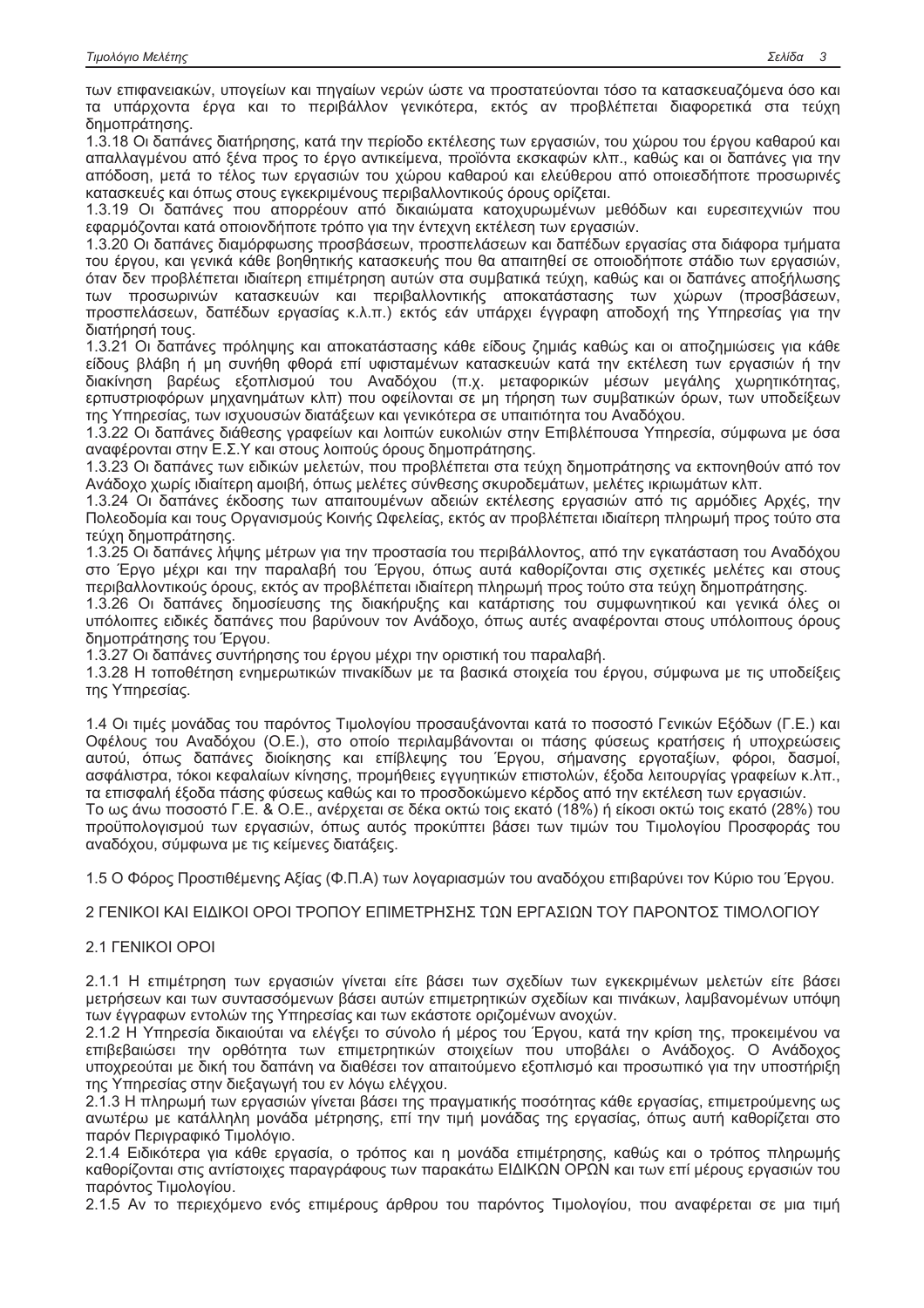μονάδας, ορίζει ότι η εν λόγω τιμή αποτελεί πλήρη αποζημίωση για την ολοκλήρωση των εργασιών του συγκεκριμένου άρθρου, τότε οι ίδιες επιμέρους εργασίες δεν θα επιμετρώνται ούτε θα πληρώνονται στο πλαίσιο άλλου άρθρου που περιλαμβάνεται στο Τιμολόγιο.

2.1.6 Στη περίπτωση οποιασδήποτε διαφωνίας με τον συνοπτικό πίνακα τιμών, υπερισχύουν οι όροι του παρόντος.

2.2 EIAIKOI OPOI

# 2.2.1 ΧΟΜΑΤΟΥΡΓΙΚΕΣ ΕΡΓΑΣΙΕΣ

Κατάταξη εδαφών ως προς την εκσκαψιμότητα

\* Ως "χαλαρά εδάφη" χαρακτηρίζονται οι φυτικές γαίες, η ιλύς, η τύρφη και λοιπά εδάφη που έχουν προέλθει από επιχωματώσεις με ανομοιογενή υλικά.

\* Ως "γαίες και ημίβραχος" χαρακτηρίζονται τα αργιλικά, αργιλοαμμώδη ή αμμοχαλικώδη υλικά, καθώς και μίγματα αυτών, οι μάργες, τα μετρίως τσιμεντωμένα (cemented) αμμοχάλικα, ο μαλακός, κατακερματισμένος ή αποσαθρωμένος βράχος, και γενικά τα εδάφη που μπορούν να εκσκαφθούν αποτελεσματικά με συνήθη εκσκαπτικά μηχανήματα (εκσκαφείς ή προωθητές), χωρίς να είναι απαραίτητη η χρήση εκρηκτικών υλών ή κρουστικού εξοπλισμού.

. Ως "βράχος" χαρακτηρίζεται το συμπαγές πέτρωμα που δεν μπορεί να εκσκαφθεί εάν δεν χαλαρωθεί προηγουμένως με εκρηκτικές ύλες, διογκωτικά υλικά ή κρουστικό εξοπλισμό (λ.χ. αερόσφυρες ή υδραυλικές σφύρες). Στην κατηγορία του "βράχου" περιλαμβάνονται και μεμονωμένοι ογκόλιθοι μεγέθους πάνω από 0,50 m3.

\* Ως "σκληρά γρανιτικά" και "κροκαλοπαγή" χαρακτηρίζονται οι συμπαγείς σκληροί βραχώδεις σχηματισμοί από πυριγενή πετρώματα και οι ισχυρώς τσιμεντωμένες κροκάλες ή αμμοχάλικα, θλιπτικής αντοχής μεγαλύτερης των 150 MPa. Η εκσκαφή των σχηματισμών αυτών είναι δυσχερής (δεν αναμοχλέυονται με το ripper των προωθητών ισχύος 300 HP, η δε απόδοση των υδραυλικών σφυρών είναι μειωμένη)

# 2.2.2 ΕΙΔΗ ΚΙΓΚΑΛΕΡΙΑΣ

Τα κυριότερα είδη κιγκαλερίας, τα οποία ο Ανάδοχος υποχρεούται (ενδεικτικά και όχι περιοριστικά) να προμηθευτεί και να τα παραδώσει τοποθετημένα και έτοιμα προς λειτουργία είναι τα ακόλουθα: Χειρολαβές

- Πλήρες ζεύγος χειρολαβών για στρεπτά ξύλινα θυρόφυλλα (μέσα-έξω) με τις ανάλογες ειδικές πλάκες στερέωσης (μέσα-έξω) με ενσωματωμένο ειδικό σύστημα κλειδώματος και ένδειξη κατάληψης (πράσινο-κόκκινο), όπου απαιτείται,

- Πλήρες ζεύγος χειρολαβών για στρεπτά ξύλινα θυρόφυλλα (μέσα-έξω) με τις ανάλογες ειδικές πλάκες στερέωσης (μέσα-έξω), με μηχανισμό ρύθμισης χειρολαβών και ενσωματωμένη οπή νια κύλινδρο κλειδαριάς ασφαλείας.

- Χειρολαβή (γρυλόχερο) για στρεπτό παράθυρο με την ανάλογη πλάκα στερέωσης (μέσα), με μηχανισμό ρύθμισης χειρολαβής και αντίκρισμα στο πλαίσιο ή στο άλλο φύλλο (δίφυλλο παράθυρο).

- Χωνευτές χειρολαβές νια συρόμενα κουφώματα μπρούτζινες ή ανοξείδωτες ή χαλύβδινες ή πλαστικές με κλειδαριά ασφαλείας.

Κλειδαριές - διατάξεις ασφάλισης

- Κλειδαριές (χωνευτές ή εξωτερικές) και κύλινδροι ασφαλείας

- Κύλινδροι κεντρικού κλειδώματος

- Κλειδαριά ασφαλείας, χαλύβδινη, γαλβανισμένη και χωνευτή για θύρες πυρασφάλειας

- Ράβδοι (μπάρες) πανικού για θύρες πυρασφάλειας στις εξόδους κινδύνου

- Χωνευτός, χαλύβδινος (μπρούτζινος ή γαλβανισμένος) σύρτης με βραχίονα (ντίζα) που ασφαλίζει επάνω κάτω μέσα σε διπλά αντίστοιχα αντικρίσματα (πλαίσιο - φύλλο και φύλλο - δάπεδο).

Μηχανισμοί λειτουργίας και επαναφοράς θυρών

- Μηχανισμός επαναφοράς στην κλειστή θέση με χρονική καθυστέρηση στρεπτής θύρας χωρίς απαιτήσεις πυρασφάλειας, στο άνω μέρος της θύρας.

- Μηχανισμός επαναφοράς όπως παραπάνω αλλά με απαιτήσεις πυρασφάλειας.

- Μηχανισμός επαναφοράς θύρας επιδαπέδιος, με χρονική καθυστέρηση

- Πλάκα στο κάτω μέρος θύρας για προστασία από κτυπήματα ποδιών κτλ.

- Αναστολείς (stoppers)

- Αναστολείς θύρας - δαπέδου

- Αναστολείς θύρας - τοίχου

- Αναστολείς φύλλων ερμαρίου

- Αναστολείς συγκράτησης εξώφυλλων παραθύρων

- Πλάκες στήριξης, ροζέτες κτλ

- Σύρτες οριζόντιας ή κατακόρυφης λειτουργίας

- Μηχανισμοί σκιασμού (ρολοπετάσματα, σκίαστρα)

- Ειδικός Εξοπλισμός κουφωμάτων κάθε τύπου για ΑΜΕΑ

- Μεταλλικά εξαρτήματα λειτουργίας ανοιγόμενων ή συρόμενων θυρών ασφαλείας, με Master Key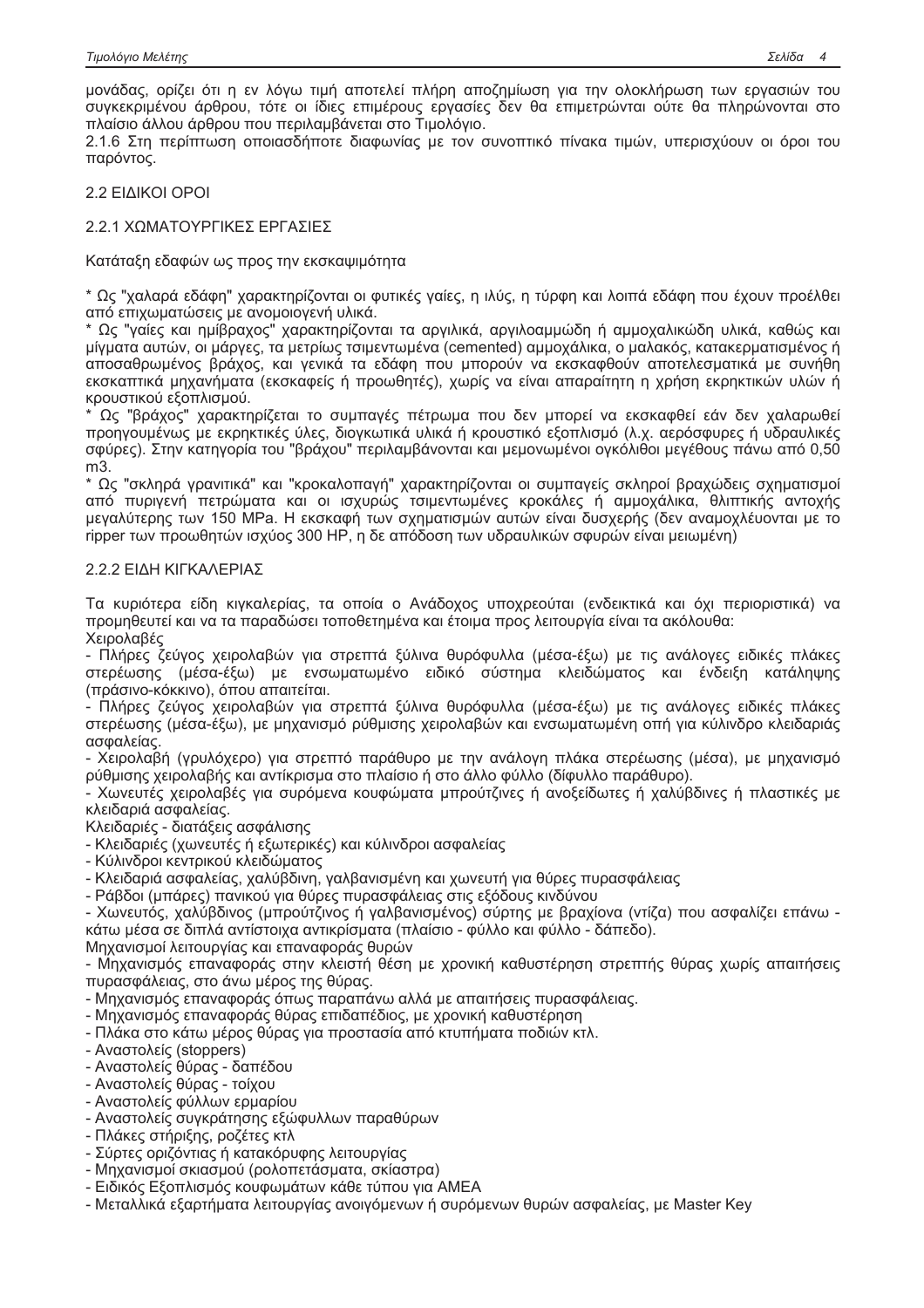- Ειδικοί μηχανισμοί αυτόματου κλεισίματος κουφωμάτων κάθε τύπου

- Μηχανισμοί αυτόματων θυρών, με ηλεκτρομηχανικό σύστημα, με ηλεκτρονική μονάδα ελέγχου, με συσκευή μικροκυμάτων

Η προμήθεια των παραπάνω ειδών κιγκαλερίας, θα γίνει απολογιστικά, και σύμφωνα με τις διαδικασίες πού προβλέπονται από τις κείμενες "περί Δημοσίων Εργων" διατάξεις, εκτός εάν αναφέρεται διαφορετικά στα οικεία άρθρα του παρόντος Τιμολογίου, η δε τοποθέτηση περιλαμβάνεται στην τιμή του κάθε είδους κουφώματος.

# 2.2.3. ΧΡΩΜΑΤΙΣΜΟΙ

Οι εργασίες χρωματισμών επιμετρώνται σε τετραγωνικά μέτρα (m<sup>2</sup>) επιφανειών ή σε μέτρα μήκους (m) γραμμικών στοιχείων συγκεκριμένων διαστάσεων, πλήρως περαιωμένων, ανά είδος χρωματισμού. Από τις επιμετρούμενες επιφάνειες αφαιρείται κάθε άνοιγμα, οπή ή κενό και από τα γραμμικά στοιχεία κάθε ασυνέχεια που δεν χρωματίζεται ή χρωματίζεται με άλλο είδος χρωματισμού.

Η εφαρμογή συντελεστών θα γίνεται όπως ορίζεται παρακάτω, ενώ η αντιδιαβρωτική προστασία των σιδηρών επιφανειών επιμετράται ανά kg βάρους των σιδηρών κατασκευών, εκτός εάν αναφέρεται διαφορετικά.

Οι ποσότητες των εργασιών που εκτελέστηκαν ικανοποιητικά, όπως αυτές επιμετρούνται σύμφωνα με τα ανωτέρω και έγιναν αποδεκτές από την Υπηρεσία, θα πληρώνονται σύμφωνα με την παρούσα παράγραφο για τα διάφορα είδη χρωματισμών.

Οι τιμές μονάδας θα αποτελούν πλήρη αποζημίωση για τα όσα ορίζονται στην ανωτέρω παράγραφο "Ειδικοί όροι"του παρόντος άρθρου, καθώς και για κάθε άλλη δαπάνη που είναι αναγκαία σύμφωνα με τα οριζόμενα στο άρθρο "Γενικοί Όροι".

Οι τιμές μονάδος όλων των κατηγοριών χρωματισμών του παρόντος τιμολογίου αναφέρονται σε πραγματική χρωματιζόμενη επιφάνεια και σε ύψος από το δάπεδο εργασίας μέχρι 5,0 m. Οι τιμές για χρωματισμούς που εκτελούνται σε ύψος μεγαλύτερο, καθορίζονται σε αντίστοιχα άρθρα του παρόντος τιμολογίου, τα οποία έχουν εφαρμογή όταν δεν πληρώνεται ιδιαιτέρως η δαπάνη των ικριωμάτων.

Σε όλες τις τιμές εργασιών χρωματισμών περιλαμβάνονται οι αναμίξεις των χρωμάτων, οι δοκιμαστικές βαφές για έγκριση των χρωμάτων από την Επίβλεψη, τα κινητά ικριώματα τα οποία θα κατασκευάζονται σύμφωνα με τα καθοριζόμενα με τις ισχύουσες διατάξεις περί ασφαλείας του ασχολούμενου στις οικοδομικές εργασίες εργατοτεχνικού προσωπικού, και η εργασία αφαιρέσεως και επανατοποθετήσεως στοιχείων (π.χ. στοιχείων κουφωμάτων κλπ) στις περιπτώσεις που αυτό απαιτείται ή επιβάλλεται.

Όταν πρόκειται για κουφώματα και κιγκλιδώματα τα οποία χρωματίζονται εξ ολοκλήρου, η επιμετρούμενη επιφάνεια των χρωματισμών υπολογίζεται ως το γινόμενο της απλής συμβατικής επιφάνειας κατασκευαζόμενου κουφώματος (βάσει των εξωτερικών διαστάσεων του τετράξυλου ή τρίξυλου) ή της καταλαμβανόμενης από μεταλλική θύρα ή κιγκλίδωμα πλήρους, απλής επιφάνειας, επί συμβατικό συντελεστή ο οποίος ορίζεται παρακάτω:

| α/α  | Είδος<br>Συντελεστής                            |      |      |      |  |  |  |
|------|-------------------------------------------------|------|------|------|--|--|--|
| 1.   | Θύρες ταμπλαδωτές ή πρεσσαριστές πλήρεις ή      |      |      |      |  |  |  |
|      | με υαλοπίνακες οι οποίοι καλύπτουν λιγότερο     |      |      |      |  |  |  |
|      | από το 50% του ύψους κάσσας θύρας.              |      |      |      |  |  |  |
|      | α) με κάσα καδρόνι (ή 1/4 πλίνθου)              |      |      | 2,30 |  |  |  |
|      | β) με κάσα επί δρομικού τοίχου                  |      | 2,70 |      |  |  |  |
|      | γ) με κάσα επί μπατικού τοίχου                  |      | 3,00 |      |  |  |  |
| 2.   | Υαλόθυρες ταμπλαδωτές ή πρεσσαριστές            |      |      |      |  |  |  |
|      | με υαλοπίνακες που καλύπτουν περισσότερο        |      |      |      |  |  |  |
|      | από το 50% του ύψους κάσσας θύρας.              |      |      |      |  |  |  |
|      | α) με κάσσα καδρόνι (ή 1/4 πλίνθου)             |      | 1,90 |      |  |  |  |
|      | β) με κάσσα επί δρομικού τοίχου                 |      | 2,30 |      |  |  |  |
|      | γ) με κάσσα επί μπατικού τοίχου                 |      |      | 2,60 |  |  |  |
| 3.   | Υαλοστάσια :                                    |      |      |      |  |  |  |
|      | α) με κάσσα καδρόνι (ή 1/4 πλίνθου)             |      | 1,00 |      |  |  |  |
|      | β) με κάσσα επί δρομικού τοίχου                 |      |      | 1,40 |  |  |  |
|      | γ) με κάσσα επί μπατικού                        |      |      | 1,80 |  |  |  |
|      | δ) παραθύρων ρολλών                             |      |      |      |  |  |  |
| 1,60 |                                                 |      |      |      |  |  |  |
|      | σιδερένια<br>ε)                                 |      |      |      |  |  |  |
| 1,00 |                                                 |      |      |      |  |  |  |
| 4.   | Παράθυρα με εξώφυλλα οιουδήποτε τύπου           |      |      |      |  |  |  |
|      | (χωρικού, γαλλικού, γερμανικού) πλην ρολλών.    |      | 3,70 |      |  |  |  |
| 5.   | Ρολλά ξύλινα, πλαίσιο και πήχεις βάσει των      |      |      |      |  |  |  |
|      | εξωτερικών διαστάσεων σιδηρού πλαισίου          |      |      | 2,60 |  |  |  |
| 6.   | Σιδερένιες θύρες:                               |      |      |      |  |  |  |
|      | α) με μίαν πλήρη επένδυση με λαμαρίνα           |      | 2,80 |      |  |  |  |
|      | β) με επένδυση με λαμαρίνα και στις δύο πλευρές | 2,00 |      |      |  |  |  |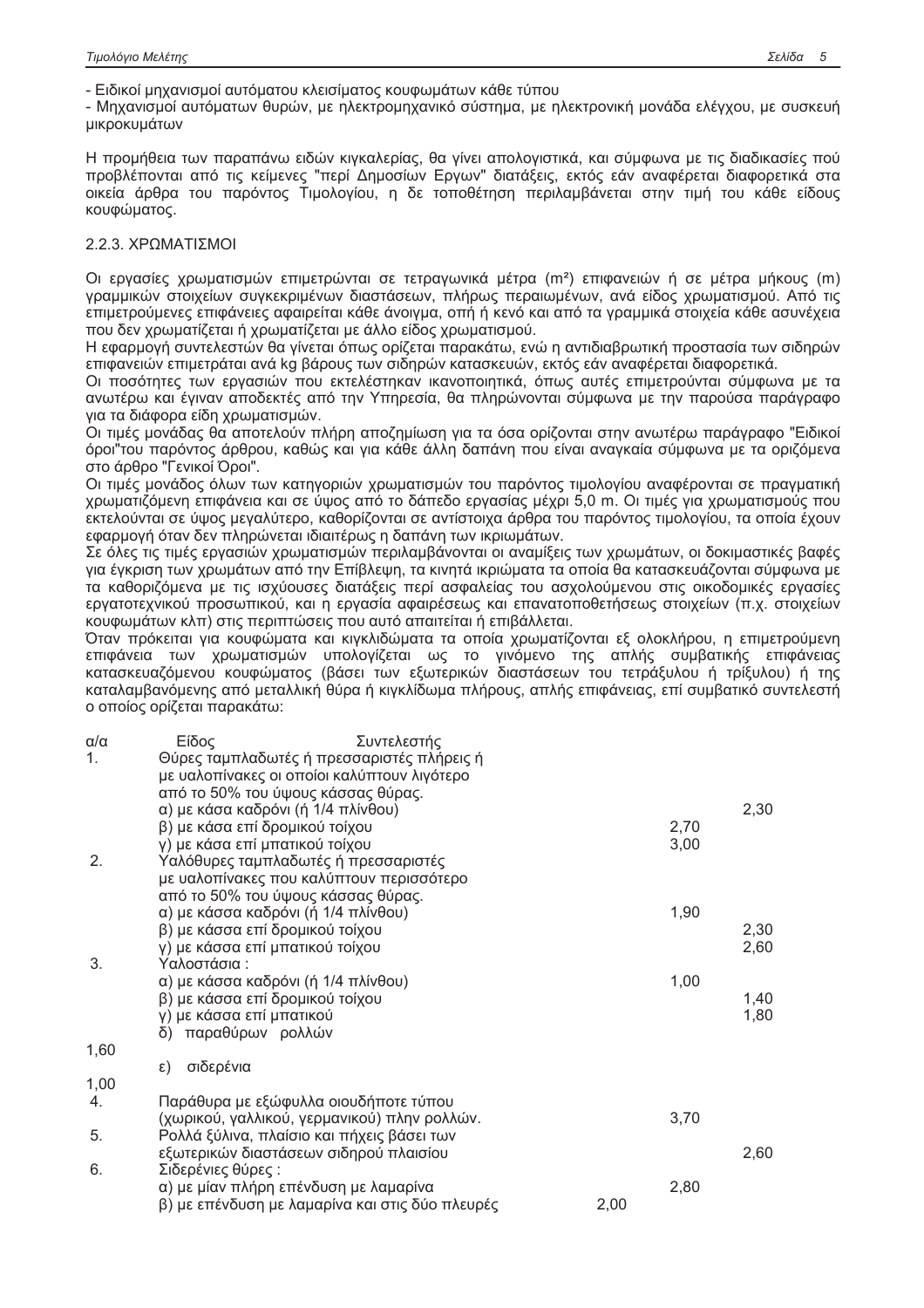| 7. | γ) χωρίς επένδυση με λαμαρίνα (ή μόνον με ποδιά)<br>δ) με κινητά υαλοστάσια, κατά τα λοιπά ως γ<br>Προπετάσματα σιδηρά : | 1.00 | 1,60 |      |
|----|--------------------------------------------------------------------------------------------------------------------------|------|------|------|
|    | α) ρολλά από χαλυβδολαμαρίνα                                                                                             |      |      | 2,50 |
|    | β) ρολλά από σιδηρόπλεγμα                                                                                                |      |      | 1,00 |
|    | γ) πτυσσόμενα (φυσαρμόνικας)                                                                                             |      |      |      |
| 8. | Κιγκλιδώματα ξύλινα ή σιδηρά:                                                                                            |      |      |      |
|    | α) απλού ή συνθέτου σχεδίου                                                                                              |      |      | 1,00 |
|    | β) πολυσυνθέτου σχεδίου                                                                                                  |      |      | 1,50 |
| 9. | Θερμαντικά σώματα :                                                                                                      |      |      |      |
|    | Πραγματική χρωματιζομένη επιφάνεια βάσει των                                                                             |      |      |      |
|    | Πινάκων συντελεστών των εργοστασίων κατασκευής                                                                           |      |      |      |
|    | των θερμαντικών σωμάτων                                                                                                  |      |      |      |

# 2.2.4 MAPMAPIKA

 $1.$ Τα συνήθη μάρμαρα που απαντώνται στον Ελλαδικό χώρο είναι τα ακόλουθα, κατά πηγή προέλευσης και σκληρότητα:

ΜΑΛΑΚΑ: συνηθισμένης φθοράς και εύκολης κατεργασίας

|    | Πεντέλης     | Λευκό               |
|----|--------------|---------------------|
| 2  | Κοκκιναρά    | Τεφρόν              |
| 3  | Κοζάνης      | Λευκό               |
| 4  | Αγ. Μαρίνας  | Λευκό συννεφώδες    |
| 5  | Καπανδριτίου | Κιτρινωπό           |
| 6  | Μαραθώνα     | Гкрі                |
| 7  | Νάξου        | Λευκό               |
| 8  | Αλιβερίου    | Τεφρόχρουν -μελανό  |
| 9  | Μαραθώνα     | Τεφρόχρουν - μελανό |
| 10 | Βέροιας      | Λευκό               |
| 11 | Θάσου        | Λευκό               |
| 12 | Πηλίου       | Λευκό               |

ΣΚΛΗΡΑ: συνηθισμένης φθοράς και δύσκολης κατεργασίας

| Ερέτριας         | Ερυθρότεφρο         |
|------------------|---------------------|
| Αμαρύνθου        | Ερυθρότεφρο         |
| Δομβραϊνης Θηβών | Μπεζ                |
| Δομβραϊνης Θηβών | Κίτρινο             |
| Δομβραϊνης Θηβών | Ερυθρό              |
| Στύρων           | Πράσινο             |
| Λάρισας          | Πράσινο             |
| Ιωαννίνων        | Μπεζ                |
| Φαρσάλων         | Гкрі                |
| Ύδρας            | Ροδότεφρο πολύχρωμο |
| Διονύσου         | Χιονόλευκο          |
|                  |                     |

ΕΞΑΙΡΕΤΙΚΩΣ ΣΚΛΗΡΑ: μέτριας φθοράς και δύσκολης κατεργασίας

|    | Ιωαννίνων    | Ροδόχρουν            |
|----|--------------|----------------------|
| 2  | Xíou         | Τεφρό                |
| 3  | Xíou         | Κίτρινο              |
| 4  | Τήνου        | Πράσινο              |
| 5  | Ρόδου        | Μπεζ                 |
| 6  | Αγίου Πέτρου | Μαύρο                |
| 7  | Βυτίνας      | Μαύρο                |
| 8  | Μάνης        | Ερυθρό               |
| 9  | Ναυπλίου     | Ερυθρό               |
| 10 | Ναυπλίου     | Κίτρινο              |
| 11 | Μυτιλήνης    | Ερυθρό πολύχρωμο     |
| 12 | Τρίπολης     | Γκρι με λευκές φέτες |
| 13 | Σαλαμίνας    | Γκρι ή πολύχρωμο     |
| 14 | Αράχωβας     | Καφέ                 |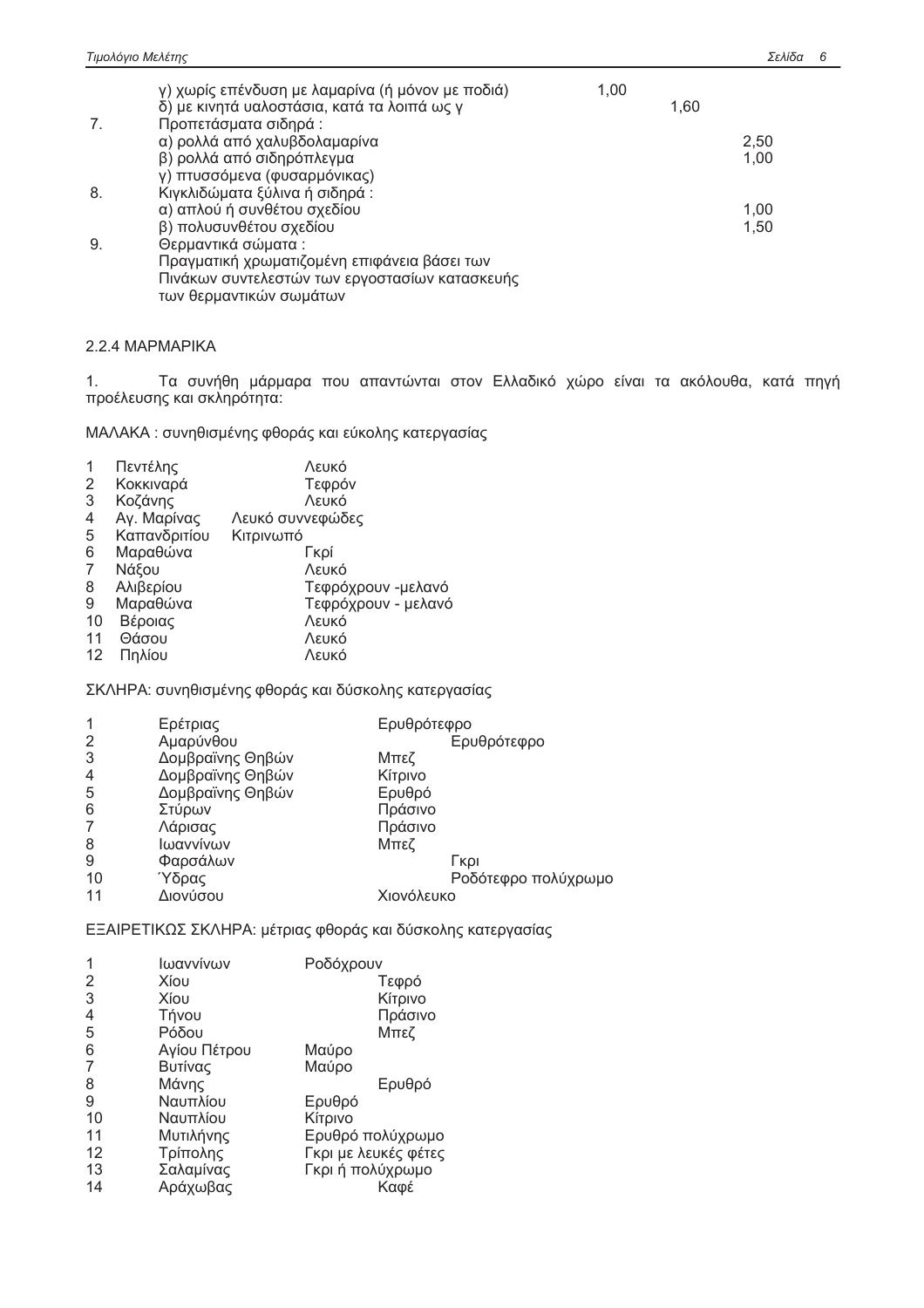Σε όλες τις τιμές των μαρμαροστρώσεων, περιλαμβάνεται και η στίλβωση αυτών (νερόλουστρο)  $2<sub>1</sub>$ 

Το κονίαμα δόμησης των μαρμαροστρώσεων, κατασκευάζεται με λευκό τσιμέντο.  $\mathcal{R}$ 

 $2.2.5.$ ΕΠΕΝΔΥΣΗ ΤΟΙΧΩΝ ΚΑΙ ΨΕΥΔΟΡΟΦΩΝ.

Οι εργασίες κατασκευής μεταλλικών σκελετών (εκτός αλουμινίου) τοίχων και ψευδοροφών τιμολογούνται με τα άρθρα 61.30 και 61.31.

Οι εργασίες κατασκευής επίπεδης επιφάνειας γυψοσανίδων τοιχοπετάσματος σε έτοιμο σκελετό τιμολογείται με το άρθρο 78.05.

Οι εργασίες κατασκευής καμπύλων τοιχοπετασμάτων αποζημιώνονται επιπλέον και με την πρόσθετη τιμή του άρθρου 78.12.

Οι εργασίες τοποθέτησης γυψοσανίδων επίπεδης ψευδοροφής σε έτοιμο σκελετό αποζημιώνονται, μαζί με τις εργασίες αλουμινίου, με το άρθρο 78.34 και στην περίπτωση μη επίπεδης με το άρθρο 78.35. Στην περίπτωση χρήσης γυψοσανίδας διαφορετικού πάχους από το προβλεπόμενο στα παραπάνω άρθρα 78.34 και 78.35, οι τιμές προσαρμόζονται αναλογικά με τις τιμές του άρθρου 61.30.

Σε περίπτωση τοποθέτησης και ορυκτοβάμβακα, η αποζημίωσή του τιμολογείται με το άρθρο 79.55.

## **ΑΡΓΟΛΙΘΟΔΟΜΕΣ**

A.T.  $\therefore$  1

#### Άρθρο: ΝΑΟΙΚ Α\22.02 Καθαίρεση ανωδομών από αρνολιθοδομή ή λιθοδομή

Κωδικός αναθεώρησης: ΟΙΚ 2204 100%

Καθαίρεση ανωδομών αργολιθοδομής ή πλήρους λιθοδομής πάσης φύσεως σε οποιαδήποτε στάθμη από το δάπεδο εργασίας. Συμπεριλαμβάνονται τα πάσης φύσεως απαιτούμενα ικριώματα, οι προσωρινές αντιστηρίξεις και η συσσώρευση των προϊόντων στις θέσεις φόρτωσης, σύμφωνα με την μελέτη και την ΕΤΕΠ 14-02-02-01 "Τοπική αφαίρεση τοιχοποιίας με εργαλεία χειρός".

Τιμή ανά κυβικό μέτρο (m3) πραγματικού όγκου προ της καθαιρέσεως.

ΕΥΡΩ (Αριθμητικά): 22,50 (Ολογράφως) : ΕΙΚΟΣΙ ΔΥΟ ΚΑΙ ΠΕΝΗΝΤΑ ΛΕΠΤΑ

# $A.T.$ : 2

### Άρθρο: ΝΑΟΙΚ Α\42.05.03 Αργολιθοδομές με ασβεστοτσιμεντοκονίαμα των 150 kg τσιμέντου δύο ορατών όψεων

### Κωδικός αναθεώρησης: ΟΙΚ 4207 100%

Αργολιθοδομές με ασβεστοτσιμεντοκονίαμα 1:2 1/2 των 150 kg τσιμέντου, πάσης φύσεως τοίχων, οποιωνδήποτε διαστάσεων, σε στάθμη μέχρι +4,00 m από το δάπεδο εργασίας.

Αργολιθοδομές με ασβεστοτσιμεντοκονίαμα δύο ορατών όψεων.

Τιμή ανά κυβικό μέτρο (m3).

# ΕΥΡΩ (Αριθμητικά): 73.00 (Ολογράφως) : ΕΒΔΟΜΗΝΤΑ ΤΡΙΑ

 $A.T.$ : 3

Άρθρο: ΝΑΟΙΚ Α\49.01.02

# Διαζώματα (σενάζ) από ελαφρά οπλισμένο σκυρόδεμα γραμμικά μπατικών τοίχων

## Κωδικός αναθεώρησης: ΟΙΚ 3213 100%

Κατασκευή γραμμικών διαζωμάατων (σενάζ), ποδιών ή ανωφλίων τοίχων πληρώσεως με σκυρόδεμα κατηγορίας C16/20 και ελαφρό οπλισμό B500C (μέχρι 4Φ12 με συνδετήρες Φ8/10), διατομής έως 0,06 m2, σε οποιοδήποτε ύψος από το δάπεδο εργασίας.

Συμπεριλαμβάνεται η προμήθεια των απαιτουμένων υλικών επί τόπου, οι πλάγιες μεταφορές, τα ικριώματα, η απομείωση και φθορά των υλικών, η εργασία κατασκευής και ο καθαρισμός του χώρου από τα πάσης φύσεως υπολείμματα υλικών.

Στην περίπτωση κατασκευής διαζωμάτων μεγαλύτερης διατομής, η τιμή του παρόντος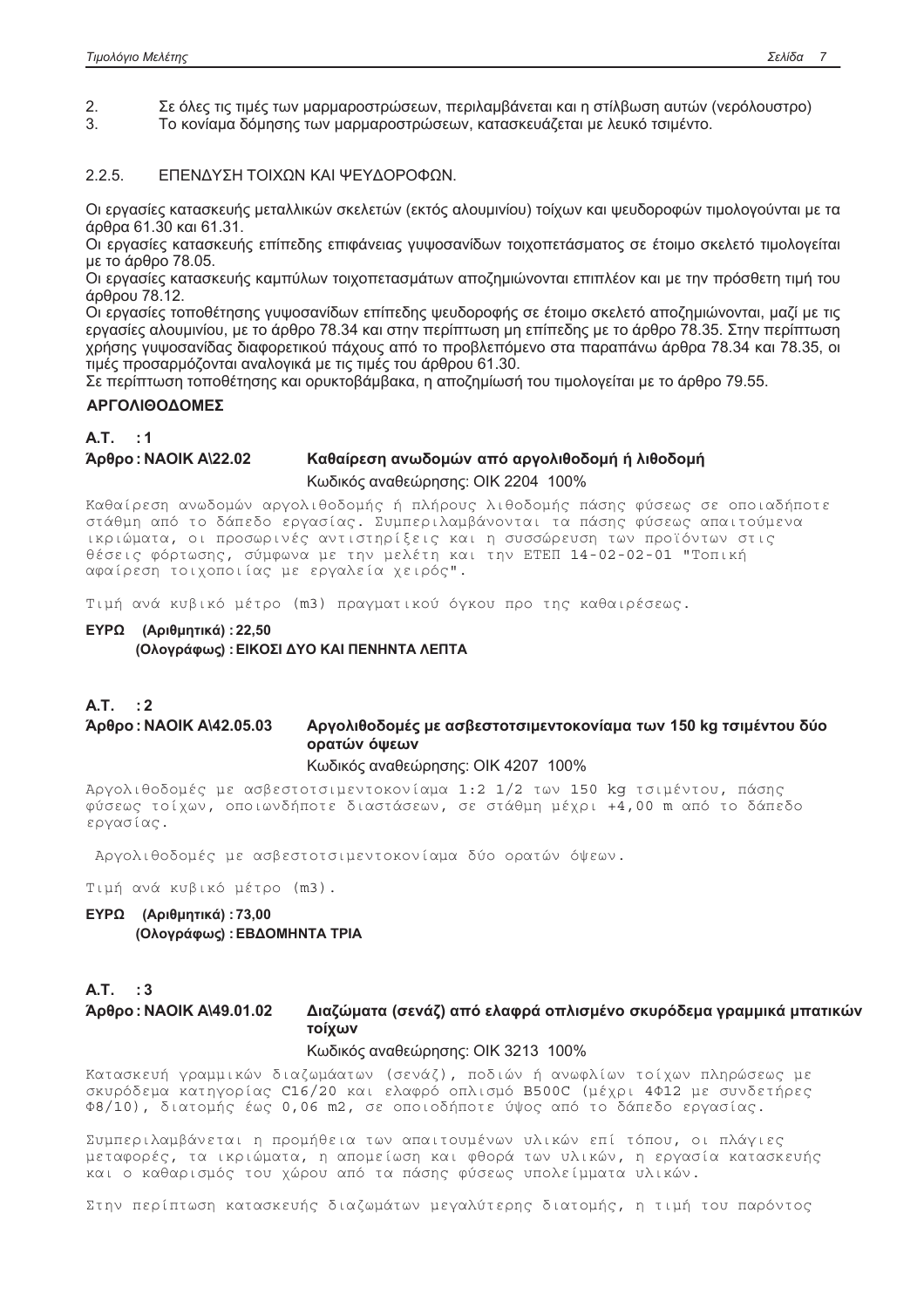άρθρου προσαυξάνεται αναλογικά με βάση εμβαδόν (Εμβ / 0,06 m2), όταν σε προβλέπεται οπλισμός πέραν των 4Φ12, η διαφορά τιμολογείται με βάση το άρθρο NET OIK 38.20

Γραμμικά διαζώματα (σενάζ) μπατικών τοίχων.

Τιμή ανά τρέχον μέτρο (m).

# ΕΥΡΩ (Αριθμητικά): 19,70 (Ολογράφως) : ΔΕΚΑ ΕΝΝΕΑ ΚΑΙ ΕΒΔΟΜΗΝΤΑ ΛΕΠΤΑ

### $A.T.$ : 4 Άρθρο: ΝΑΟΙΚ Α\45.01.01 Διαμόρφωση όψεων λιθοδομών χωρικού τύπου, ανωμάλου χωρικού τύπου

Κωδικός αναθεώρησης: ΟΙΚ 4501 100%

Διαμόρφωση όψεων λιθοδομής χωρικού τύπου, σε οποιαδήποτε στάθμη από το δάπεδο εργασίας κατά την δόμηση των τοίχων με την διαλογή των λίθων που τοποθετούνται στην ορατή επιφάνεια και την επεξεργασία τους με χονδροπελέκημα, με την κατεργασία του κονιάματος δόμησης των αρμών της πρόσοψης, την απόξεση του επιφανειακού κονιάματος με κατάλληλο εργαλείο πριν αποξηρανθεί για την εκβάθυνση των αρμών σε βάθος 2 - 4 cm, και τον καθαρισμό της επιφανείας από τα κονιάματα με λινάτσα, ψήκτρα ή άλλο κατάλληλο εργαλείο.

Διαμόρφωση όψεων λιθοδομών ανωμάλου χωρικού τύπου. Διαμόρφωση με λίθους επεξεργασμένους με το σφυρί (χονδροπελέκημα).

Τιμή ανά τετραγωνικό μέτρο (m2).

ΕΥΡΩ (Αριθμητικά): 9.00 (Ολογράφως) : ΕΝΝΕΑ

# ΕΣΚΑΦΕΣ-ΜΕΤΑΦΟΡΕΣ

#### A.T.  $\therefore$  5 Άρθρο: ΝΑΟΙΚ Α\10.01.01

# Φορτοεκφόρτωση υλικών επί αυτοκινήτου ή σε ζώα, με τα χέρια Κωδικός αναθεώρησης: ΟΙΚ 1101 100%

Φορτοεκφόρτωση πετρωδών υλικών και παρεμφερών, δηλαδή αργών λίθων γενικά, σκύρων, χαλίκων, άμμου, αμμοχαλίκου, ασβέστου σε βώλους, θηραϊκής γης, κίσσηρης και σκωριών, επί οποιουδήποτε τροχοφόρου μεταφορικού μέσου ή ζώου.

Φορτοεκφόρτωση με τα χέρια

Τιμή ανά τόνο (ton).

ΕΥΡΩ (Αριθμητικά): 13.50 (Ολογράφως): ΔΕΚΑ ΤΡΙΑ ΚΑΙ ΠΕΝΗΝΤΑ ΛΕΠΤΑ

### $AT \t6$ Μεταφορές με αυτοκίνητο δια μέσου οδών καλής βατότητας Άρθρο: ΝΑΟΙΚ Α\10.07.01 Κωδικός αναθεώρησης: ΟΙΚ 1136 100%

Μεταφορά με αυτοκίνητο οποιουδήποτε υλικού, ανά χιλιόμετρο αποστάσεως.

Δια μέσου οδών καλής βατότητας. Επί οδού επιτρέπουσας ταχύτητα άνω των 40km/h.

Τιμή ανά τονοχιλιόμετρο (ton.km).

# ΕΥΡΩ (Αριθμητικά): 0,35 (Ολογράφως) : ΤΡΙΑΝΤΑ ΠΕΝΤΕ ΛΕΠΤΑ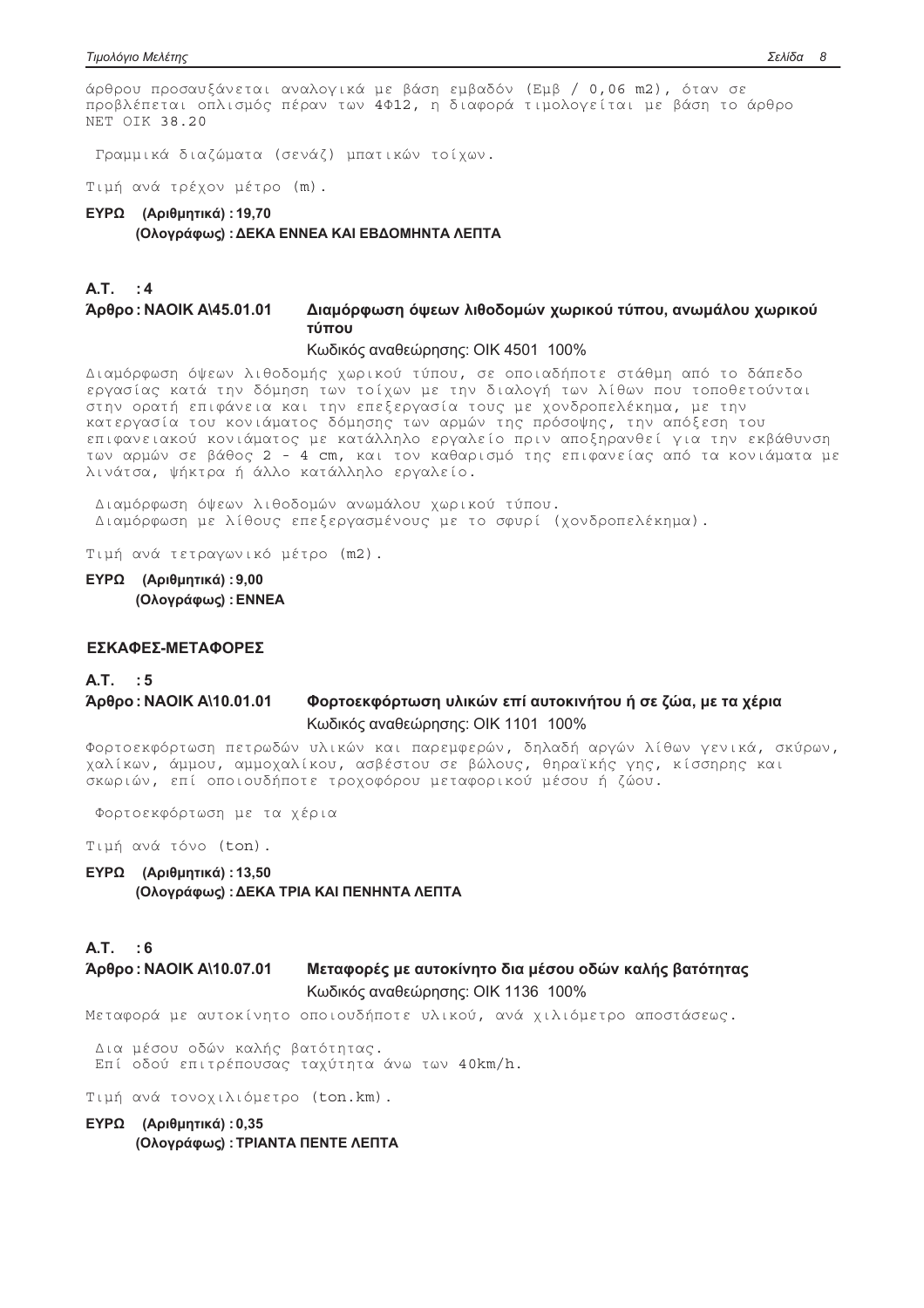# $A.T.$ : 7 Άρθρο: ΝΑΟΙΚ Α\20.02

# Γενικές εκσκαφές σε έδαφος γαιώδες-ημιβραχώδες για την δημιουργία υπογείων κλπ χώρων

# Κωδικός αναθεώρησης: ΟΙΚ 2112 100%

Γενικές εκσκαφές σε έδαφος γαιώδες-ημιβραχώδες με χρήση μηχανικών μέσων για την δημιουργία υπογείων κλπ χώρων, σύμφωνα με την μελέτη του έργου και την ΕΤΕΠ 02-03-00-00 "Γενικές εκσκαφές κτιριακών έργων", ελαχίστης πλευράς κάτοψης άνω των 3,00 m και συγχρόνως ολικής επιφανείας κάτοψης μεγαλυτέρας των 12,00 m2, σε βάθος μέχρι 2,00 m από την προσπελάσιμη από τροχοφόρα στάθμη του εκσκαπτομένου χώρου, εν ξηρώ ή εντός ύδατος βάθους έως 0,30 m, του οποίου η στάθμη, είτε<br>ηρεμεί είτε υποβιβάζεται με εφ' άπαξ ή συνεχή άντληση (η οποία πληρώνεται ιδιαίτερα), με την μόρφωση των παρειών ή πρανών και του πυθμένα, τις τυχόν απαιτούμενες σποραδικές αντιστηρίξεις των παρειών και την συσσώρευση των προϊόντων εκσκαφής σε μέση απόσταση έως 30 m.

Τιμή ανά κυβικό μέτρο (m3) επί ορύγματος, με την μεταφορά των προϊόντων εκσκαφών σε οποιαδήποτε απόσταση. Επιμέτρηση με λήψη διατομών προ και μετά την εκσκαφή.

# ΕΥΡΩ (Αριθμητικά): 2,80 (Ολογράφως) : ΔΥΟ ΚΑΙ ΟΓΔΟΝΤΑ ΛΕΠΤΑ

## ΤΣΙΜΕΝΤΟΣΤΡΩΣΕΙΣ-ΥΔΡΑΥΛΙΚΑ

### $A.T. : 8$ Άρθρο: ΝΑΟΔΟ ΑΙΑ02.1 Αποξηλωση ασφαλτοταπήτων και στρώσεων οδοστρωσίας σταθεροποιημένων μρ τσιμέντο εντός του ορίου των γενικών εκσκαφών Κωδικός αναθεώρησης: ΟΔΟΝ 1123.Α 100%

Αποξήλωση ασφαλτοταπήτων και στρώσεων οδοστρωσίας σταθεροποιημένων με συμπύκνωση ή με τσιμέντο, εντός του ορίου των γενικών εκσκαφών, με χρήση προωθητή γαιών, φορτωτή ή εκσκαφέα, με την φόρτωση επί αυτοκινήτου και την μεταφορά προς ανακύκλωση ή οριστική απόθεση σε χώρους καθοριζόμενους από τους περιβαλλοντικούς όρους του έργου και την νεταφορά τους σε οποιαδήποτε απόσταση.

Επισημαίνεται ότι τα προϊόντα των αποξηλώσεων αυτών είναι ακατάλληλα για την κατασκευή επιχωμάτων, ενώ σύμφωνα με τις κείμενες διατάξεις επιβάλλεται η ανακύκλωσή τους.

Η επιμέτρηση θα γίνεται με λήψη αρχικών και τελικών διατομών.

Τιμή ανά κυβικό μέτρο.

ΕΥΡΩ (Αριθμητικά): 1,60 (Ολογράφως) : ΕΝΑ ΚΑΙ ΕΞΗΝΤΑ ΛΕΠΤΑ

## $A.T.$ : 9

# Άρθρο: ΝΑΥΔΡ Α\12.01.01.06 Προμήθεια, μεταφορά στη θέση εγκατάστασης, και τοποθέτηση προκατασκευασμένων τσιμεντοσωλήνων κατα ΕΛΟΤ ΕΝ 1916 Τσιμεντοσωλήνες αποχέτευσης κλάσεως αντοχής 120 κατά ΕΛΟΤ ΕΝ 1916 Ονομαστικής διαμέτρου D800 mm

# Κωδικός αναθεώρησης: ΥΔΡ 6551.6 100%

Προμήθεια, μεταφορά στη θέση εγκατάστασης, πλάγιες μεταφορές, καταβιβασμός στο όρυγμα, τοποθέτηση και σύνδεση τσιμεντοσωλήνων, κατά ΕΛΟΤ EN 1916, από σκυρόδεμα ελάχιστης χαρακτηριστικής αντοχής 40 MPa με σήμανση CE, με ελαστικό δακτύλιο στεγάνωσης κατά ΕΛΟΤ EN 681-1.

Οι τσιμενοσωλήνες διακρίνονται ως εξής:

Ως προς την ονομαστική διάμετρο (DN) που είναι η εσωτερική διάμετρος σε mm Ως προς το υλικό κατασκευής: άοπλοι, οπλισμένοι, ινοπλισμένοι Ως προς την συνδεσμολογία: τύπου τόρμου-εντορμίας (0-qee pipes), τύπου "καμπάνας" (bell-sochet pipes) Ως προς την εφαρμογή: σωλήνες ομβρίων ή ακαθάρτων, διάτρητοι σωλήνες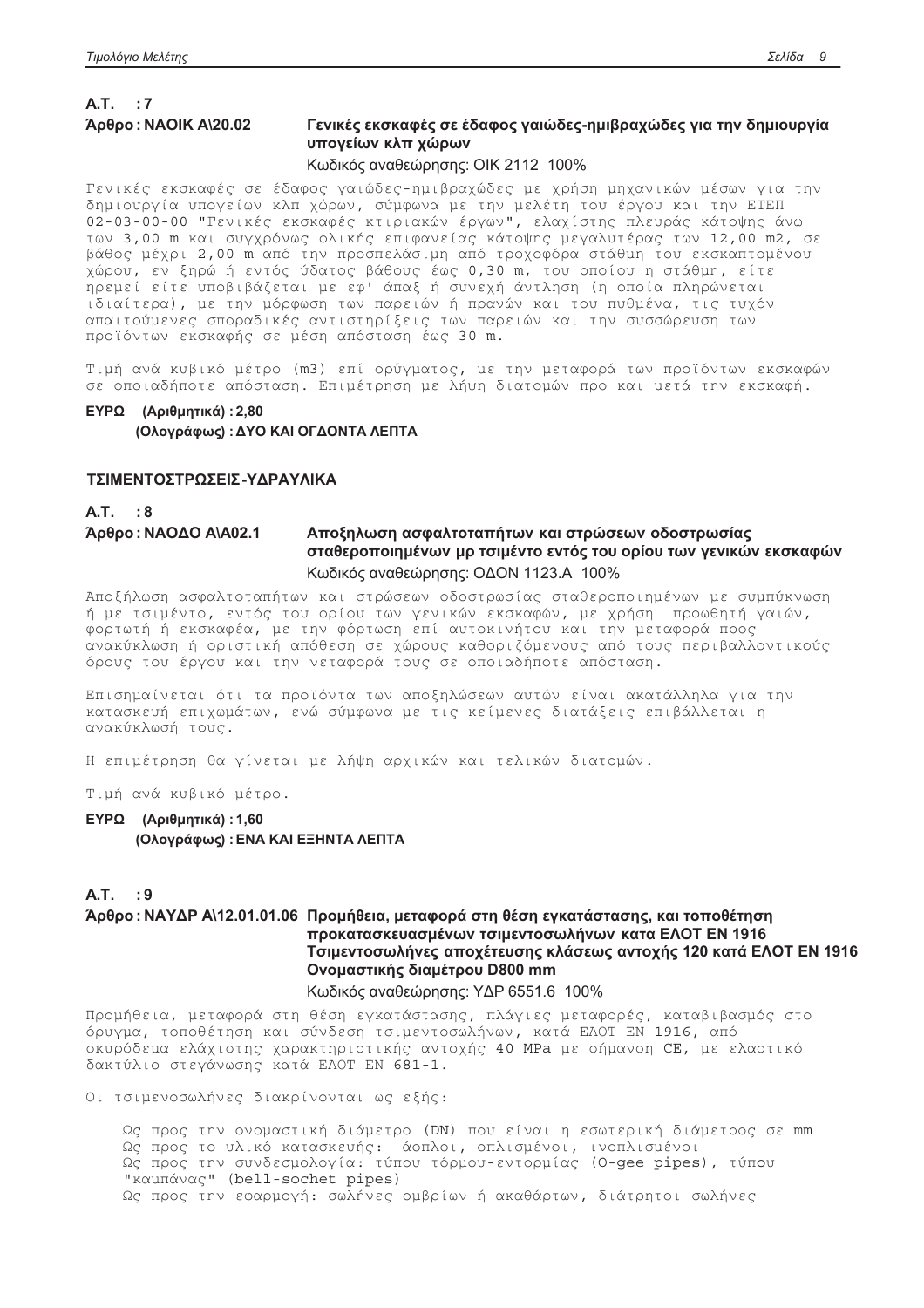στραγγιστηρίων, σωλήνες υδραυλικής προώθησης (pipe-jacking). Ως προς την κλάση αντοχής (σειρά, strength class), η οποία ορίζεται ως το<br>ελάχιστο φορτίο θραύσεως σε kN/m, διαιρούμενο με το 1/1000 της ονομαστικής διαμέτρου (DN), σύμφωνα με τα καθοριζόμενα στο Πρότυπο ΕΛΟΤ EN 1916

Επισημαίνεται ότι από την κλάση αντοχής και τις συνθήκες έδρασης/εγκιβωτισμού (bedding factor), προκύπτει, σύμφωνα με το Πρότυπο ΕΛΟΤ ΕΝ 1295-1, το επιτρεπόμενο βάθος τοποθέτησης για τα εκάστοτε εφαρμοζόμενα κινητά φορτία. Ως εκ τούτου με μια μόνον κλάση αντοχής τσιμεντοσωλήνων και επιλογή, κατά περίπτωση, του τύπου έδρασης/εγκιβωτισμού της σωληνογραμμής καλύπτονται όλες οι συνθήκες που απαντώνται στα δίκτυα αποχέτευσης (υπό οδούς βαρειάς ή ελαφράς κυκλοφορίας, εκτός καταστρώματος οδού).

Η επίτευξη της κλάσεως αντοχής είναι συνάρτηση του πάχους του τοιχώματος, της κατηνορίας του σκυροδέματος και του οπλισμού (πλένματα ή/και μεταλλικές ίνες).

Ως εκ τούτου το παρόν άρθρο αναφέρεται σε τσιμεντοσωλήνες κλάσεως αντοχής 120, χωρίς διάκριση ως προς το είδος συνδεσμολογίας (τύπου τόρμου-εντορμίας ή καμπάνας) και την διάταξη ή μή οπλισμού.

Η διάταξη του οπλισμού, όσον αφορά το πάχος επικάλυψης θα πληροί τις απαιτήσεις του Προτύπου ΕΛΟΤ ΕΝ 206-1 ανάλογα με τις συνθήκες έκθεσης του αγωγού.

Οι δακτύλιοι στεγάνωσης θα πληρούν τις απαιτήσεις του Προτύπου ΕΛΟΤ ΕΝ 681-1 και μπορεί να είναι ενσωματωμένοι στους σωλήνες κατά την κατασκευή τους ή να παραδίδονται προς τοποθέτηση κατά την συναρμολόγηση της σωληνογραμμής.

Οταν προβλέπεται η ενσωμάτωση στο σκυρόδεμα κατασκευής των σωλήνων τσιμέντου ανθεκτικού στα θειικά/θειώδη (τσιμέντο SR: Sulfate Resistant) εφαρμόζεται, συμβατικά, προσαύξηση της αντίστοιχης τιμής μονάδας κατά 10 %.

Οταν προβλέπεται εσωτερική επίστρωση πρόσθετης προστασίας, με υλικό εποξειδικής βάσεως ή λοιπά υλικά, εφαρμόζεται, συμβατικά, προσαύξηση της αντίστοιχης τιμής μονάδας κατά 10 %.

Στην τιμή μονάδας περιλαμβάνονται η προμήθεια και μεταφορά επί τόπου του έργου τσιμεντοσωλήνων κλάσεως αντοχής (σειρας) 120 με σήμανση CE κατά ΕΛΟΤ ΕΝ 1916, με τους αντίστοιχους ελαστικούς δακτυλίους στεγάνωσης, οι απαιτούμενες πλάγιες μεταφορές, ο καταβιβασμός στο όρυγμα με μηχανικά μέσα, η τοποθέτηση, η εφαρμογή του δακτυλίου στεγάνωσης και η ευθυγράμμιση και προσωρινή στήριξη των σωλήνων μέχρι τον εγκιβωτισμό τους, για την εξασφάλιση της προβλεπόμενης από την μελέτη μηκοτομικής κλίσης.

Οι εργασίες εκσκαφής του ορύγματος, εγκιβωτισμού των σωλήνων και επανενεπίχωσης του υπολοίπου τμήματος του ορύγματος, τιμολογούνται ιδιαίτερα με βάση τα αντίστοιχα άρθρα του Τιμολογίου.

Η τιμολόγηση σωλήνων ενδιαμέσων διαμέτρων, πέραν αυτών που περιλαμβάνονται στο παρόν άρθρο, θα γίνεται με γραμμική παρεμβολή των εκατέρωθεν τιμών μονάδας.

Τιμή ανά τρέχον αξονικό μέτρο (μμ) σωληνογραμμής (προσμετράται και το εντός των φρεατίων τμήμα των σωλήνων) κατά ονομαστική διάμετρο και τύπο τσιμεντοσωλήνων, ανεξαρτήτως του μήκους εκάστου σωλήνα, ως εξής:

Τσιμεντοσωλήνες αποχέτευσης κλάσεως αντοχής 120 κατά ΕΛΟΤ ΕΝ 1916

Ονομαστικής διαμέτρου D800 mm.

# ΕΥΡΩ (Αριθμητικά): 103,00 (Ολογράφως) : ΕΚΑΤΟΝ ΤΡΙΑ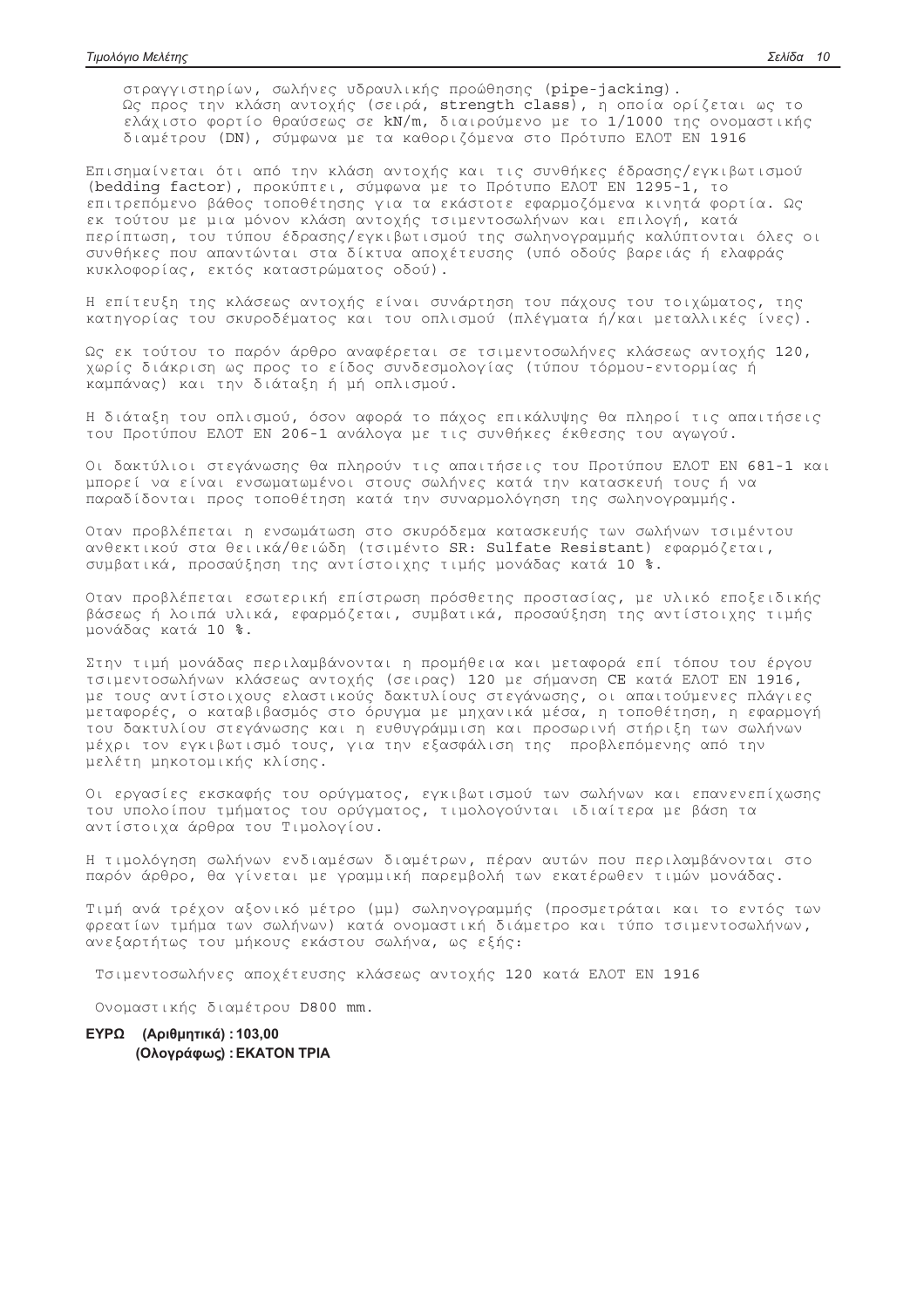# A.T. : 10 Άρθρο: ΝΑΥΔΡ Α\5.05.02

# Επιχώσεις ορυγμάτων υπογείων δικτύων με διαβαθμισμένο θραυστό αμμοχάλικο λατομείου Για συνολικό πάχος επίχωσης άνω των 50 cm Κωδικός αναθεώρησης: ΥΔΡ 6068 100%

Επίχωση ορυγμάτων υπογείων δικτύων σε κατοικημένες περιοχές ή στην ζώνη διέλευσης οδικών αξόνων, σε στρώσεις πάχους έως 30 cm, με διαβαθμισμένο θραυστό αμμοχάλικο λατομείου, σύμφωνα με τις τυπικές διατομές της μελέτης και την ΕΤΕΠ 08-01-03-02 "Επανεπίχωση ορυγμάτων υπογείων δικτύων"

Στην τιμή μονάδας περιλαμβάνονται η προμήθεια και μεταφορά επί τόπου διαβαθμισμένου θραυστού υλικού λατομείου, οι πλάγιες μεταφορές, η έκριψη στό<br>όρυγμα με μηχανικά μέσα και χειρωνακτικά (όπου απαιτείται), η διάστρωση σε στρώσεις πάχους έως 30 cm, η διαβροχή (με την προμήθεια και μεταφορά επί τόπου του νερού) και η συμπύκνωση με δονητικούς συμπυκνωτές διαστάσεων αναλόγων του πλάτους του ορύγματος, ούτως ώστε να επιτευχθεί βαθμός συμπύκνωσης που αντιστοιχεί σε ξηρά φαινόμενη πυκνότητα ίση κατ' ελάχιστο με το 95% της πυκνότητας που επιτυγχάνεται εργαστηριακά κατά την τροποποιημένη δοκιμή Proctor (Proctor Modified KQTÁ EAOT EN 13286-2).

Για συνολικό πάχος επίχωσης άνω των 50 cm

Τιμή ανά κυβικό μέτρο (m3) συμπυκνωμένου όγκου επίχωσης, βάσει των γραμμών πληρωμής του ορύγματος που καθορίζονται στην μελέτη.

# ΕΥΡΩ (Αριθμητικά): 11.30 (Ολογράφως) : ΕΝΤΕΚΑ ΚΑΙ ΤΡΙΑΝΤΑ ΛΕΠΤΑ

### A.T. : 11 Άρθρο: ΝΑΟΙΚ Α\32.02.03 Προμήθεια, μεταφορά επιτόπου, διάστρωση και συμπύκνωση σκυροδέματος χωρίς χρήση αντλίας για κατασκευές από σκυρόδεμα κατηγορίας C12/15

### Κωδικός αναθεώρησης: ΟΙΚ 3213 100%

Παραγωγή ή προμήθεια και μεταφορά επί τόπου του έργου σκυροδέματος οποιασδήποτε κατηγορίας ή ποιότητος, σύμφωνα με τις διατάξεις του Κανονισμού Τεχνολογίας Σκυροδέματος (ΚΤΣ), με την διάστρωση χωρίς χρήση αντλίας σκυροδέματος και την συμπύκνωση αυτού επί των καλουπιών ή/και λοιπών επιφανειών υποδοχής σκυροδέματος, χωρίς την δαπάνη κατασκευής των καλουπιών, σύμφωνα με την μελέτη του έργου, και τις ΕΤΕΠ:

01-01-01-00 "Παραγωγή και μεταφορά σκυροδέματος", 01-01-02-00 "Διάστρωση σκυροδέματος", 01-01-03-00 "Συντήρηση σκυροδέματος", 01-01-04-00 "Εργοταξιακά συγκροτήματα παραγωγής σκυροδέματος", 01-01-05-00 "Δονητική συμπύκνωση σκυροδέματος", 01-01-07-00 "Σκυροδετήσεις ογκωδών κατασκευών".

Επισημαίνεται ότι απαγορεύεται αυστηρά η προσθήκη νερού στο σκυρόδεμα επί τόπου του έργου. Επίσης απαγορεύεται η χρήση του σκυροδέματος μετά την παρέλευση 90 λεπτών από την ανάμιξη, εκτός εάν εφαρμοσθούν επιβραδυντικά πρόσθετα με βάση ειδική μελέτη συνθέσεως.

Στην τιμή περιλαμβάνονται:

α.Η προμήθεια, η μεταφορά από οποιαδήποτε απόσταση στη θέση εκτέλεσης του έργου, του σκυροδέματος εφόσον πρόκειται για εργοστασιακό σκυρόδεμα ή η προμήθεια, φορτοεκφόρτωση όλων των απαιτούμενων υλικών (αδρανών, τσιμέντων, νερού) για την παρασκευή του σκυροδέματος, εφόσον το σκυρόδεμα παρασκευάζεται επί τόπου, οι σταλίες των αυτοκινήτων μεταφοράς αδρανών υλικών και σκυροδέματος, η παρασκευή το μίγματος και οι πλάγιες μεταφορές του μέχρι την θέση διάστρωσης, με χρήση οποιωνδήποτε μέσων εκτός από αντλία σκυροδέματος και πυργογερανό,

Επισημαίνεται ότι στην τιμή ανά κατηγορία σκυροδέματος συμπεριλαμβάνεται η δαπάνη της εκάστοτε απαιτούμενης ποσότητας τσιμέντου για την επίτευξη των προβλεπομένων χαρακτηριστικών (αντοχής, εργασίμου κλπ) υπό την εφαρμοζόμενη κοκκομετρική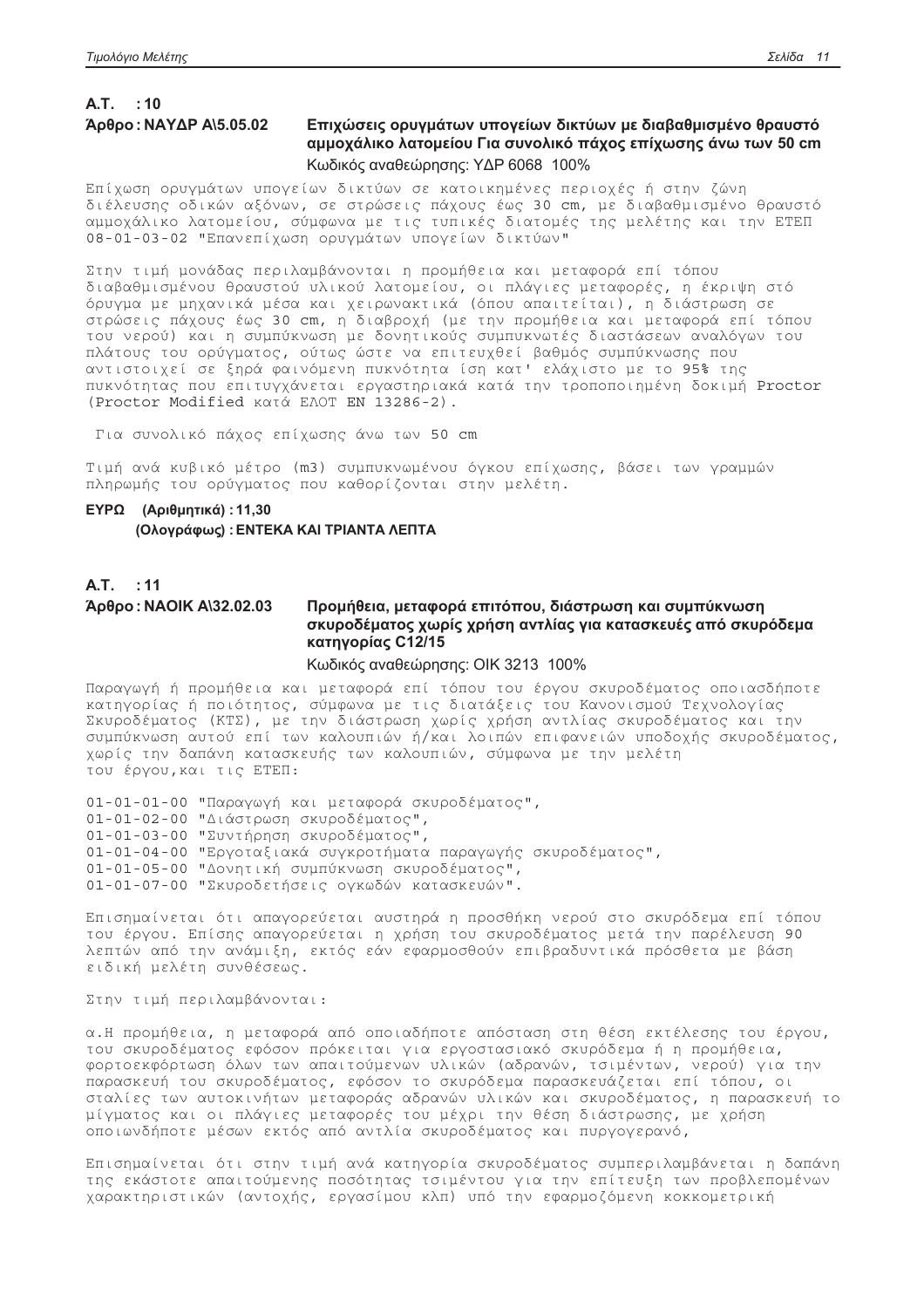διαβάθμιση των αδρανών κατά περίπτωση. Σε ουδεμία περίπτωση επιμετράται ιδιαίτερα η ενσωματούμενη ποσότητα τσιμέντου στο σκυρόδεμα.

Η απαιτούμενη κοκκομετρική διαβάθμιση των αδρανών και η περιεκτικότητα σε τσιμέντο για την επίτευξη της ζητούμενης χαρακτηριστικής αντοχής του σκυροδέματος καθορίζεται εργαστηριακά με δαπάνη του Αναδόχου.

β.Τα πάσης φύσεως πρόσθετα (πλήν ρευστοποιητικών και επιβραδυντικών πήξεως) που προβλέπονται από την εγκεκριμένη, κατά περίπτωση, μελέτη συνθέσεως, επιμετρώνται και πληρώνονται ιδιαιτέρως.

γ.Η δαπάνη χρήσεως δονητών μάζας ή/και επιφανείας και η διαμόρφωση της άνω στάθμης των σκυροδοτουμένων στοιχείων (τελικής ή προσωρινής), σύμφωνα με τα καθοριζόμενα στην μελέτη του έργου αναφορικά με την ποιότητα και τις ανοχές του τελειώματος.

δ.Συμπεριλαμβάνεται επίσης ανηγμένη η δαπάνη σταλίας των οχημάτων μεταφοράς του σκυροδέματος (βαρέλας) και η περισυλλογή, φόρτωση και απομάκρυνση τυχόν υπερχειλίσεων σκυροδέματος από την θέση σκυροδέτησης.

ε.Δεν συμπεριλαμβάνεται η πρόσθετη επεξεργασία διαμόρφωσης δαπέδων ειδικών απαιτήσεων (λ.χ. βιομηχανικό δάπεδο).

Οι τιμές έχουν εφαρμογή σε πάσης φύσεως κατασκευές από σκυρόδεμα, εκτός από κελύφη, αψίδες και τρούλους.

Επιμέτρηση ανά κυβικό μέτρο κατασκευασθέντος στοιχείου από σκυρόδεμα, σύμφωνα με τις προβλεπόμενες από την μελέτη διαστάσεις.

Για κατασκευές από σκυρόδεμα κατηγορίας C12/15.

Τιμή ανά κυβικό μέτρο (m3).

# ΕΥΡΩ (Αριθμητικά): 78,00 (Ολογράφως) : ΕΒΔΟΜΗΝΤΑ ΟΚΤΩ

## A.T. : 12

### Άρθρο: ΝΑΟΙΚ Α\38.20.03 Χαλύβδινοι οπλισμοί σκυροδέματος Δομικά πλέγματα Β500C Κωδικός αναθεώρησης: ΟΙΚ 3873 100%

Προμήθεια και μεταφορά επί τόπου του έργου χάλυβα οπλισμού σκυροδέματος, μορφής διατομών, κατηγορίας (χάλυβας B500A, B500C και δομικά πλέγματα) και διαμόρφωσης σύμφωνα με την μελέτη, προσέγγιση στην θέση ενσωμάτωσης με οποιοδήποτε μέσον και τοποθέτησή του σύμφωνα με τα σχέδια οπλισμού. Εκτέλεση εργασιών σύμφωνα με την ΕΤΕΠ 01-02-01-00 "Χαλύβδινος οπλισμός σκυροδεμάτων"

Η τοποθέτηση του σιδηροπλισμού θα γίνεται μόνον μετά την παραλαβή του ξυλοτύπου ή της επιφανείας έδρασης του σκυροδέματος (π.χ. υπόστρωμα οπλισμένων δαπέδων  $K\lambda\pi)$ .

Ο χάλυβας οπλισμού σκυροδεμάτων επιμετράται σε χιλιόγραμμα βάσει αναλυτικών Πινάκων Οπλισμού. Εάν οι πίνακες αυτοί δεν συμπεριλαμβάνονται στην εγκεκριμένη μελέτη του έργου θα συντάσσονται με μέριμνα του Αναδόχου και θα υποβάλλονται στην Υπηρεσία προς έλεγχο και θεώρηση πριν από την έναρξη της τοποθέτησης του οπλισμού.

Οι Πίνακες θα συντασσονται βάσει των σχεδίων της μελέτης και θα περιλαμβάνουν λεπτομερώς τις διαστάσεις των ράβδων (αναπτύγματα), τις διαμέτρους, τις θέσεις τοποθέτησης και τα μήκη υπερκάλυψης, τα βάρη ανά τρέχον μέτρο κατά διάμετρο, τα επί μέρους και τα ολικά μήκη των ράβδων, τα μερικά βάρη ανά διάμετρο και το ολικό βάρος. Οι ως άνω Πίνακες Οπλισμού, μετά την παραλαβή των οπλισμών, θα υπογράφονται από τον Ανάδοχο και την Υπηρεσία και θα αποτελούν την επιμέτρηση των οπλισμών.

Το ανά τρέχον μέτρο βάρος των ράβδων οπλισμού θα υπολογίζεται με βάση τον πίνακα 3-1 του ΚΤΧ-2008, ο οποίος παρατίθεται στην συνέχεια. Σε καμμία περίπτωση δεν γίνεται αποδεκτός ο προσδιορισμός του μοναδιαίου βάρους των ράβδων βάσει ζυγολογίου.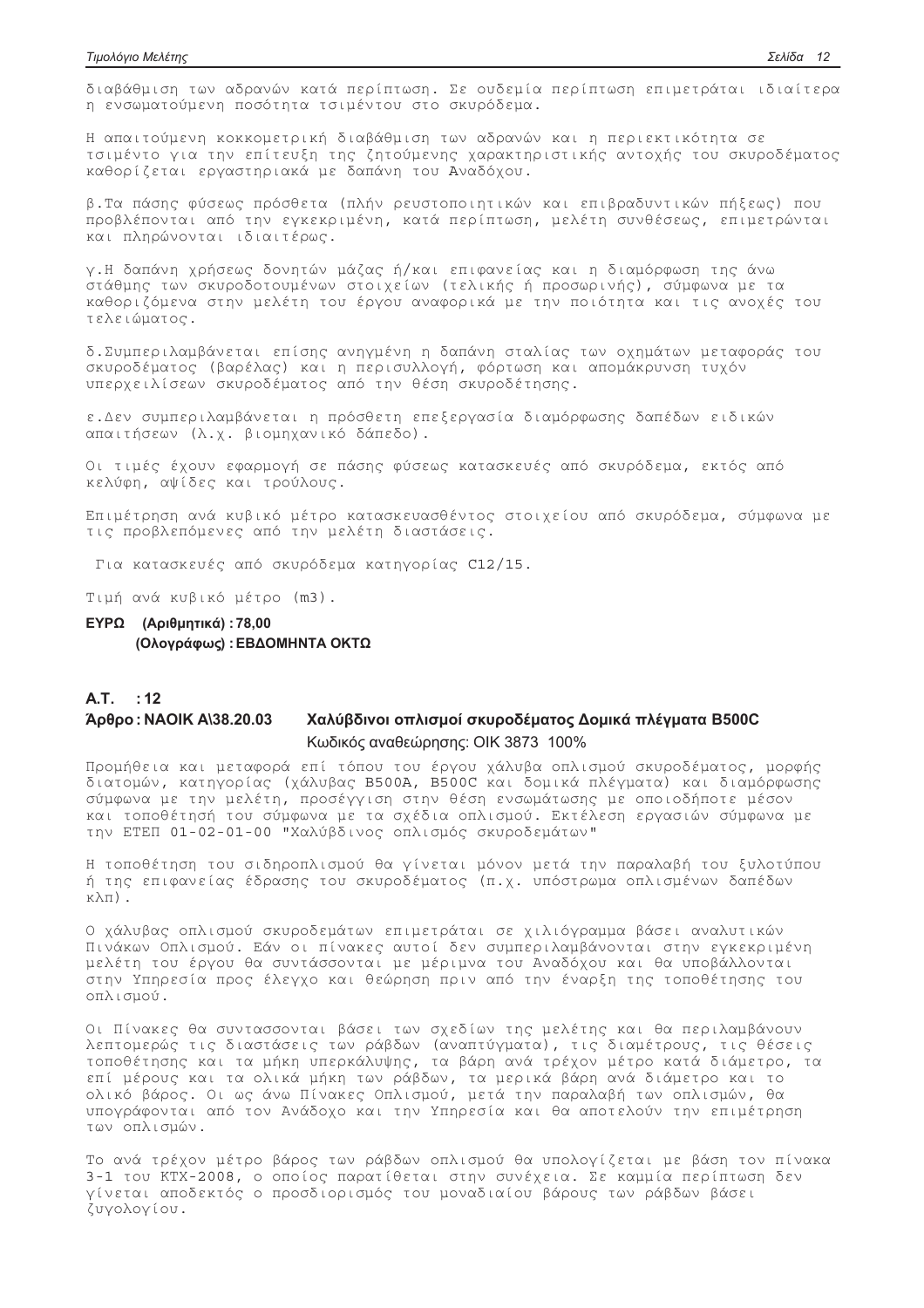|                                                                                     |                                                                                                            | Πεδίο εφαρμογής                                          |                                                   |                                                               |                                                |                                                                              |                                                                                         |
|-------------------------------------------------------------------------------------|------------------------------------------------------------------------------------------------------------|----------------------------------------------------------|---------------------------------------------------|---------------------------------------------------------------|------------------------------------------------|------------------------------------------------------------------------------|-----------------------------------------------------------------------------------------|
| Ovoµ.<br>διάμετρος<br>(mm)                                                          | Κουλούρες και<br>Ράβδοι<br>ευθυγραμμισμένα<br>προϊόντα                                                     |                                                          | Ηλεκτροσυγκολλημένα<br>πλέγματα και<br>δικτυώματα |                                                               | Ovoµ.<br>διατομή<br>(mm2)                      | Ovoµ.<br>μάζα/μέτρο<br>(Kg/m)                                                |                                                                                         |
|                                                                                     | <b>B500C</b>                                                                                               | <b>B500A</b>                                             | <b>B500C</b>                                      | <b>B500A</b>                                                  | <b>B500C</b>                                   |                                                                              |                                                                                         |
| 5,0<br>5, 5<br>$6,0$<br>6, 5<br>7,0<br>7,5                                          | $\vee$                                                                                                     | $\vee$<br>$\vee$<br>$\vee$<br>$\vee$<br>$\vee$<br>$\vee$ | $\vee$                                            | $\mathbf v$<br>$\vee$<br>$\vee$<br>$\vee$<br>$\vee$<br>$\vee$ | $\vee$                                         | 19,6<br>23,8<br>28, 3<br>33, 2<br>38,5<br>44,2                               | 0,154<br>0,187<br>0,222<br>0,260<br>0,302<br>0,347                                      |
| 8,0<br>10,0<br>12,0<br>14,0<br>16,0<br>18,0<br>20,0<br>22,0<br>25,0<br>28,0<br>32,0 | $\vee$<br>$\vee$<br>$\vee$<br>$\vee$<br>$\vee$<br>$\vee$<br>$\vee$<br>$\vee$<br>$\vee$<br>$\vee$<br>$\vee$ | $\vee$                                                   | $\vee$<br>$\vee$<br>$\vee$<br>$\vee$<br>$\vee$    | $\vee$                                                        | $\vee$<br>$\vee$<br>$\vee$<br>$\vee$<br>$\vee$ | 50, 3<br>78,5<br>113<br>154<br>201<br>254<br>314<br>380<br>491<br>616<br>804 | 0,395<br>0,617<br>0,888<br>1,21<br>1,58<br>2,00<br>2,47<br>2,98<br>3,85<br>4,83<br>6,31 |
| 40,0                                                                                | $\vee$                                                                                                     |                                                          |                                                   |                                                               |                                                | 1257                                                                         | 9,86                                                                                    |

Στις επιμετρούμενες ποσότητςσ, πέραν της προμήθειας, μεταφοράς επί τόπου, διαμόρφωσης και τοποθέτησης του οπλισμού, περιλαμβάνονται ανηγμένα τα ακόλουθα: Η σύνδεση των ράβδων κατά τρόπο στερεό με σύρμα, σε όλες ανεξάρτητα τις διασταυρώσεις και όχι εναλλάξ

Η προμήθεια του σύρματος πρόσδεσης.

Η προμήθεια και τοποθέτηση αρμοκλειδών (κατά ISO 15835-2), εκτός αν στα συμβατικά τεύχη του έργου προβλέπετει ιδιαίτερη επιμέτρηση και πληρωμή αυτών. Οι πλάγιες μεταφορές και η διακίνηση του οπλισμού σε οποιοδήποτε ύψος από το δάπεδο εργασίας.

Η τοποθέτηση υποστηριγμάτων (καβίλιες, αναβολείς) και ειδικών τεμαχίων ανάρτησης που τυχόν θα απαιτηθούν (εργασία και υλικά).

Η απομείωση και φθορά του οπλισμού κατά την κοπή και κατεργασία.

Δομικά πλέγματα Β500C.

Τιμή ανά χιλιόγραμμο (kg) σιδηρού οπλισμού υδραυλικών έργων τοποθετημένου σύμφωνα με την μελέτη.

## ΕΥΡΩ (Αριθμητικά): 1,01 (Ολογράφως) : ΕΝΑ ΚΑΙ ΕΝΑ ΛΕΠΤΟ

### $A.T.$ : 13

#### Άρθρο: ΝΑΟΙΚ Α\38.20.02 Χαλύβδινοι οπλισμοί σκυροδέματος Χαλύβδινοι οπλισμοί κατηγορίας **B500C.**

### Κωδικός αναθεώρησης: ΟΙΚ 3873 100%

Προμήθεια και μεταφορά επί τόπου του έργου χάλυβα οπλισμού σκυροδέματος, μορφής διατομών, κατηγορίας (χάλυβας B500A, B500C και δομικά πλέγματα) και διαμόρφωσης σύμφωνα με την μελέτη, προσέγγιση στην θέση ενσωμάτωσης με οποιοδήποτε μέσον και τοποθέτησή του σύμφωνα με τα σχέδια οπλισμού. Εκτέλεση εργασιών σύμφωνα με την ΕΤΕΠ 01-02-01-00 "Χαλύβδινος οπλισμός σκυροδεμάτων"

Η τοποθέτηση του σιδηροπλισμού θα γίνεται μόνον μετά την παραλαβή του ξυλοτύπου ή της επιφανείας έδρασης του σκυροδέματος (π.χ. υπόστρωμα οπλισμένων δαπέδων  $\kappa\lambda\pi)$ .

Ο χάλυβας οπλισμού σκυροδεμάτων επιμετράται σε χιλιόγραμμα βάσει αναλυτικών Πινάκων Οπλισμού. Εάν οι πίνακες αυτοί δεν συμπεριλαμβάνονται στην εγκεκριμένη μελέτη του έργου θα συντάσσονται με μέριμνα του Αναδόχου και θα υποβάλλονται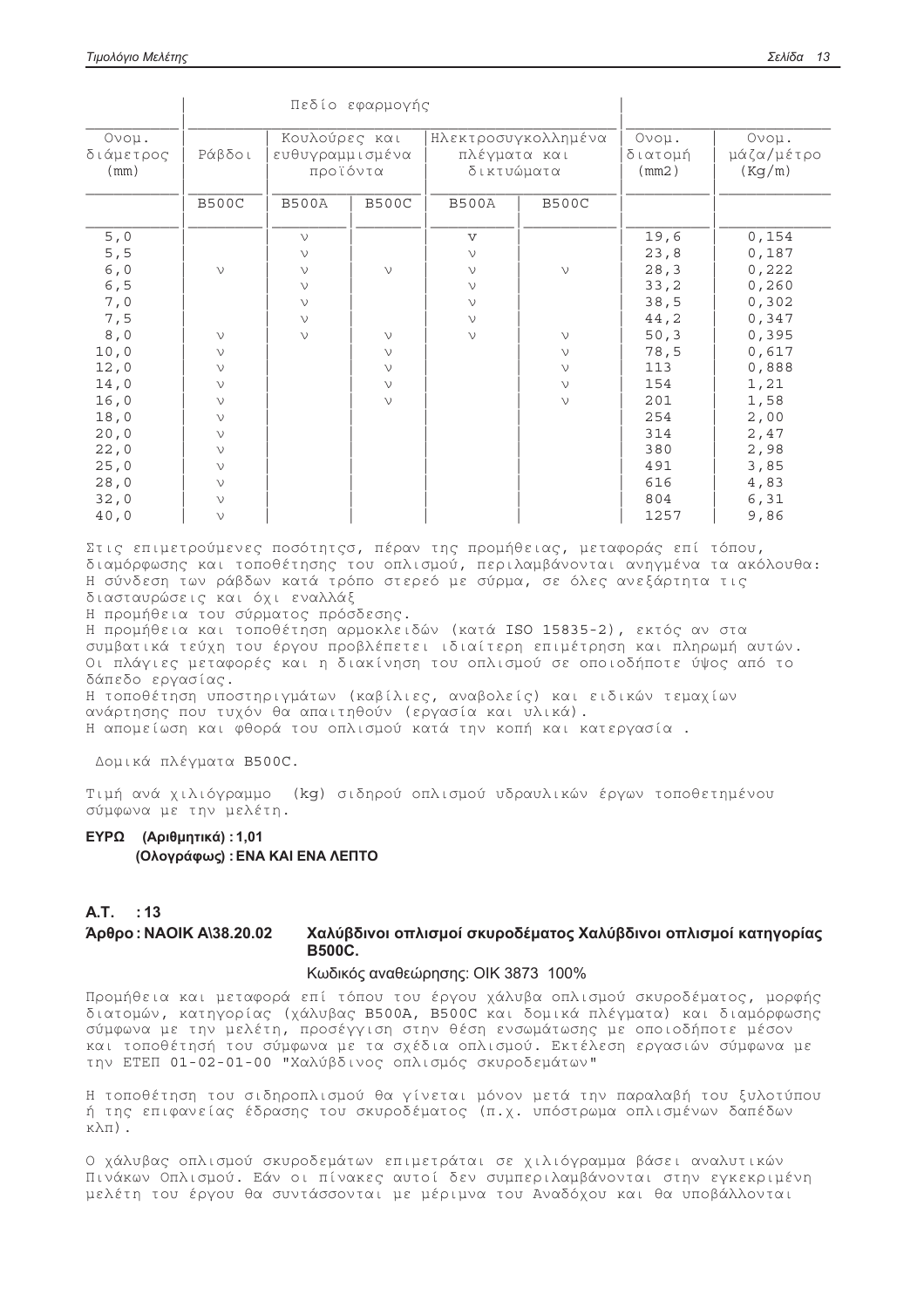στην Υπηρεσία προς έλεγχο και θεώρηση πριν από την έναρξη της τοποθέτησης του οπλισμού.

Οι Πίνακες θα συντασσονται βάσει των σχεδίων της μελέτης και θα περιλαμβάνουν λεπτομερώς τις διαστάσεις των ράβδων (αναπτύγματα), τις διαμέτρους, τις θέσεις τοποθέτησης και τα μήκη υπερκάλυψης, τα βάρη ανά τρέχον μέτρο κατά διάμετρο, τα επί μέρους και τα ολικά μήκη των ράβδων, τα μερικά βάρη ανά διάμετρο και το ολικό βάρος. Οι ως άνω Πίνακες Οπλισμού, μετά την παραλαβή των οπλισμών, θα υπογράφονται από τον Ανάδοχο και την Υπηρεσία και θα αποτελούν την επιμέτρηση των οπλισμών.

Το ανά τρέχον μέτρο βάρος των ράβδων οπλισμού θα υπολογίζεται με βάση τον πίνακα 3-1 του ΚΤΧ-2008, ο οποίος παρατίθεται στην συνέχεια. Σε καμμία περίπτωση δεν γίνεται αποδεκτός ο προσδιορισμός του μοναδιαίου βάρους των ράβδων βάσει ζυνολονίου.

|                                                                              |                                                                                                  | Πεδίο εφαρμογής                                                    |                                                   |                                                                                     |                            |                                                                     |                                                                               |
|------------------------------------------------------------------------------|--------------------------------------------------------------------------------------------------|--------------------------------------------------------------------|---------------------------------------------------|-------------------------------------------------------------------------------------|----------------------------|---------------------------------------------------------------------|-------------------------------------------------------------------------------|
| Ovoµ.<br>διάμετρος<br>(mm)                                                   | Κουλούρες και<br>Ράβδοι<br>ευθυγραμμισμένα<br>προϊόντα                                           |                                                                    | Ηλεκτροσυγκολλημένα<br>πλέγματα και<br>δικτυώματα |                                                                                     | Ovoµ.<br>διατομή<br>(mm2)  | Ovoµ.<br>μάζα/μέτρο<br>(Kg/m)                                       |                                                                               |
|                                                                              | <b>B500C</b>                                                                                     | <b>B500A</b>                                                       | <b>B500C</b>                                      | <b>B500A</b>                                                                        | <b>B500C</b>               |                                                                     |                                                                               |
| 5,0<br>$5, 5$<br>6,0<br>$6, 5$<br>7,0<br>7,5<br>8,0<br>10,0                  | $\vee$<br>$\vee$<br>$\vee$                                                                       | $\vee$<br>$\vee$<br>$\vee$<br>$\vee$<br>$\vee$<br>$\vee$<br>$\vee$ | $\vee$<br>$\vee$<br>$\vee$                        | $\overline{\mathbf{V}}$<br>$\vee$<br>$\vee$<br>$\vee$<br>$\vee$<br>$\vee$<br>$\vee$ | $\vee$<br>$\vee$<br>$\vee$ | 19,6<br>23, 8<br>28, 3<br>33, 2<br>38,5<br>44,2<br>50, 3<br>78,5    | 0,154<br>0,187<br>0,222<br>0,260<br>0,302<br>0,347<br>0,395<br>0,617          |
| 12,0<br>14,0<br>16,0<br>18,0<br>20,0<br>22,0<br>25,0<br>28,0<br>32,0<br>40,0 | $\vee$<br>$\vee$<br>$\vee$<br>$\vee$<br>$\vee$<br>$\vee$<br>$\vee$<br>$\vee$<br>$\vee$<br>$\vee$ |                                                                    | $\vee$<br>$\vee$<br>$\vee$                        |                                                                                     | $\vee$<br>$\vee$<br>$\vee$ | 113<br>154<br>201<br>254<br>314<br>380<br>491<br>616<br>804<br>1257 | 0,888<br>1,21<br>1,58<br>2,00<br>2,47<br>2,98<br>3,85<br>4,83<br>6,31<br>9,86 |

Στις επιμετρούμενες ποσότητςσ, πέραν της προμήθειας, μεταφοράς επί τόπου, διαμόρφωσης και τοποθέτησης του οπλισμού, περιλαμβάνονται ανηγμένα τα ακόλουθα: Η σύνδεση των ράβδων κατά τρόπο στερεό με σύρμα, σε όλες ανεξάρτητα τις διασταυρώσεις και όχι εναλλάξ

Η προμήθεια του σύρματος πρόσδεσης.

Η προμήθεια και τοποθέτηση αρμοκλειδών (κατά ISO 15835-2), εκτός αν στα συμβατικά τεύχη του έργου προβλέπετει ιδιαίτερη επιμέτρηση και πληρωμή αυτών. Οι πλάγιες μεταφορές και η διακίνηση του οπλισμού σε οποιοδήποτε ύψος από το δάπεδο εργασίας.

Η τοποθέτηση υποστηριγμάτων (καβίλιες, αναβολείς) και ειδικών τεμαχίων ανάρτησης που τυχόν θα απαιτηθούν (εργασία και υλικά).

Η απομείωση και φθορά του οπλισμού κατά την κοπή και κατεργασία.

Χαλύβδινοι οπλισμοί κατηγορίας Β500C.

Τιμή ανά χιλιόγραμμο (kg) σιδηρού οπλισμού υδραυλικών έργων τοποθετημένου